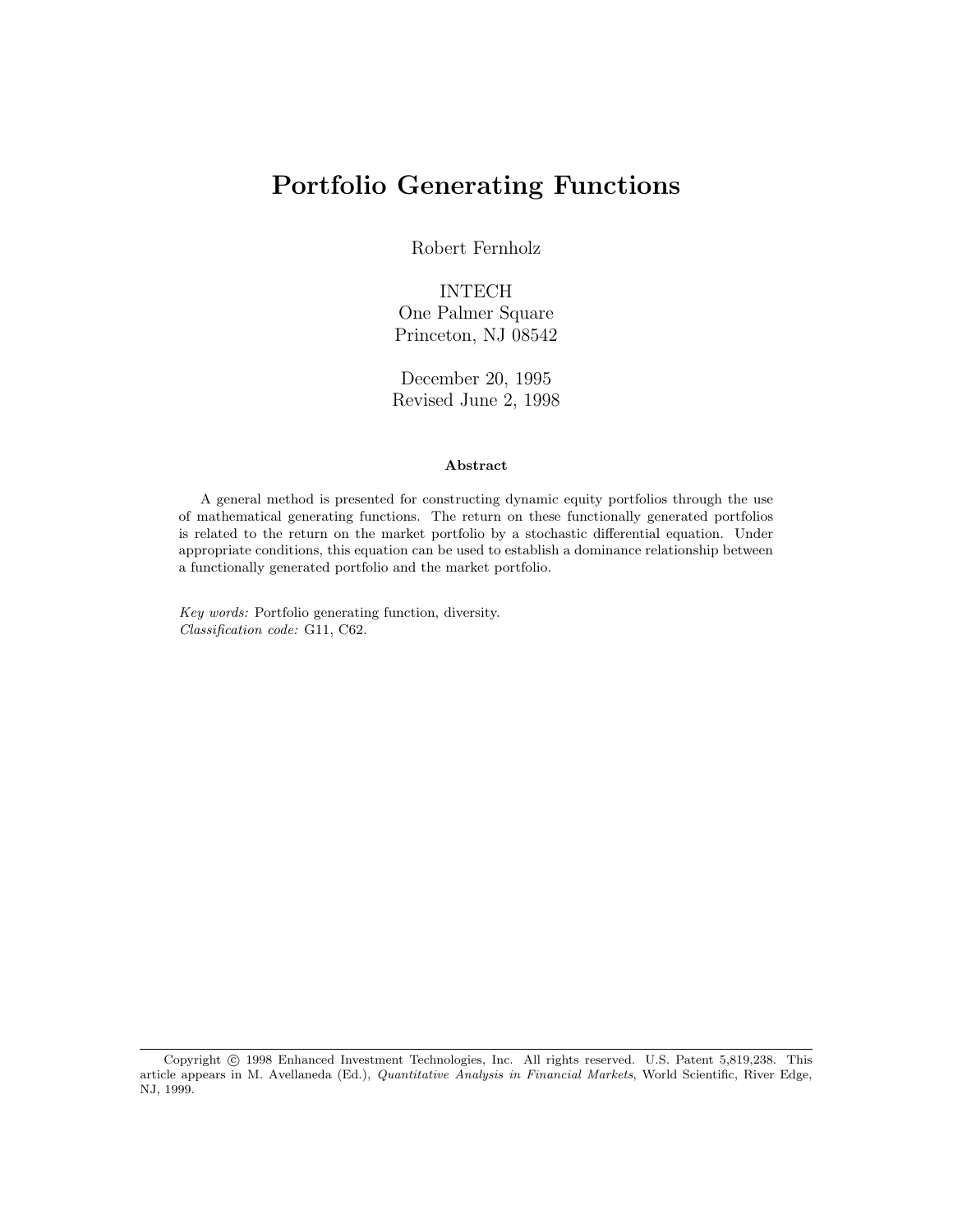#### 1 Introduction

Functionally generated equity portfolios were used in Fernholz (1998b) to study market diversity and in Fernholz (1997) to establish conditions under which arbitrage will exist in equity markets. In this paper we present a general discussion of these portfolios and the mathematical functions which generate them. We show that the return on such a portfolio is related to the return on the market portfolio by a stochastic differential equation. Under appropriate conditions, this equation can be used to establish a dominance relationship between a functionally generated portfolio and the market portfolio.

Functionally generated portfolios are not merely mathematical curiosities. Besides having been applied in studying theoretical questions such as market diversity and arbitrage, these portfolios have been used for actual equity investments. In fact, an institutional investment product based on a functionally generated portfolio of the stocks in the S&P 500 Index was introduced in 1996 (see Fernholz, Garvy, and Hannon (1998)). Moreover, Fernholz (1998a) has shown that a phenomenon similar to that which governs the behavior of functionally generated portfolios may explain the size effect, the historical tendency of smaller stocks to have higher returns than larger stocks.

The rest of this paper is organized as follows: In Section 2 there is a review of those elements of stochastic portfolio theory which we shall need later. Section 3 presents a formal development of the theory of portfolio generating functions (Definition 3.1). In Section 4, functionally generated portfolios are used to determine conditions under which portfolio dominance will exist. In particular, we show that a class of functions called *measures of diversity* (Definition 4.3) generate portfolios which will dominate the market portfolio under antitrust type restrictions. Section 5 is a summary.

We shall use a model of stock price processes represented by continuous semimartingales which is fairly standard in continuous-time financial theory (see, e.g., Karatzas and Shreve (1991) or Duffie (1992)). We shall make certain simplifying assumptions, among them:

- 1. Companies do not merge or break up, and the total number of shares of a company remains constant. The list of companies in the market is fixed.
- 2. There are no dividend payments.
- 3. There are no transaction costs, taxes, or problems with the indivisibility of shares.

#### 2 Review of stochastic portfolio theory

In this section we shall review the basic definitions and results needed in the later sections. Much of the material in this section can also be found in Fernholz (1998b), but for completeness it is presented here also. We shall generally follow the definitions and notation used in Karatzas and Shreve (1991).

Let

$$
W = \{W(t) = (W_1(t), \dots, W_n(t)), \mathcal{F}_t, t \in [0, \infty)\}
$$

be a standard n-dimensional Brownian motion defined on a probability space  $\{\Omega, \mathcal{F}, P\}$  where  $\{\mathcal{F}_t\}$ is the augmentation under P of the natural filtration  $\{\mathfrak{F}_t^W = \sigma(W(s); 0 \le s \le t)\}\$ . We say that a process  $\{X(t), \mathcal{F}_t, t \in [0,\infty)\}\$ is adapted if  $X(t)$  is  $\mathcal{F}_t$ -measurable for  $t \in [0,\infty)$ . If X and Y are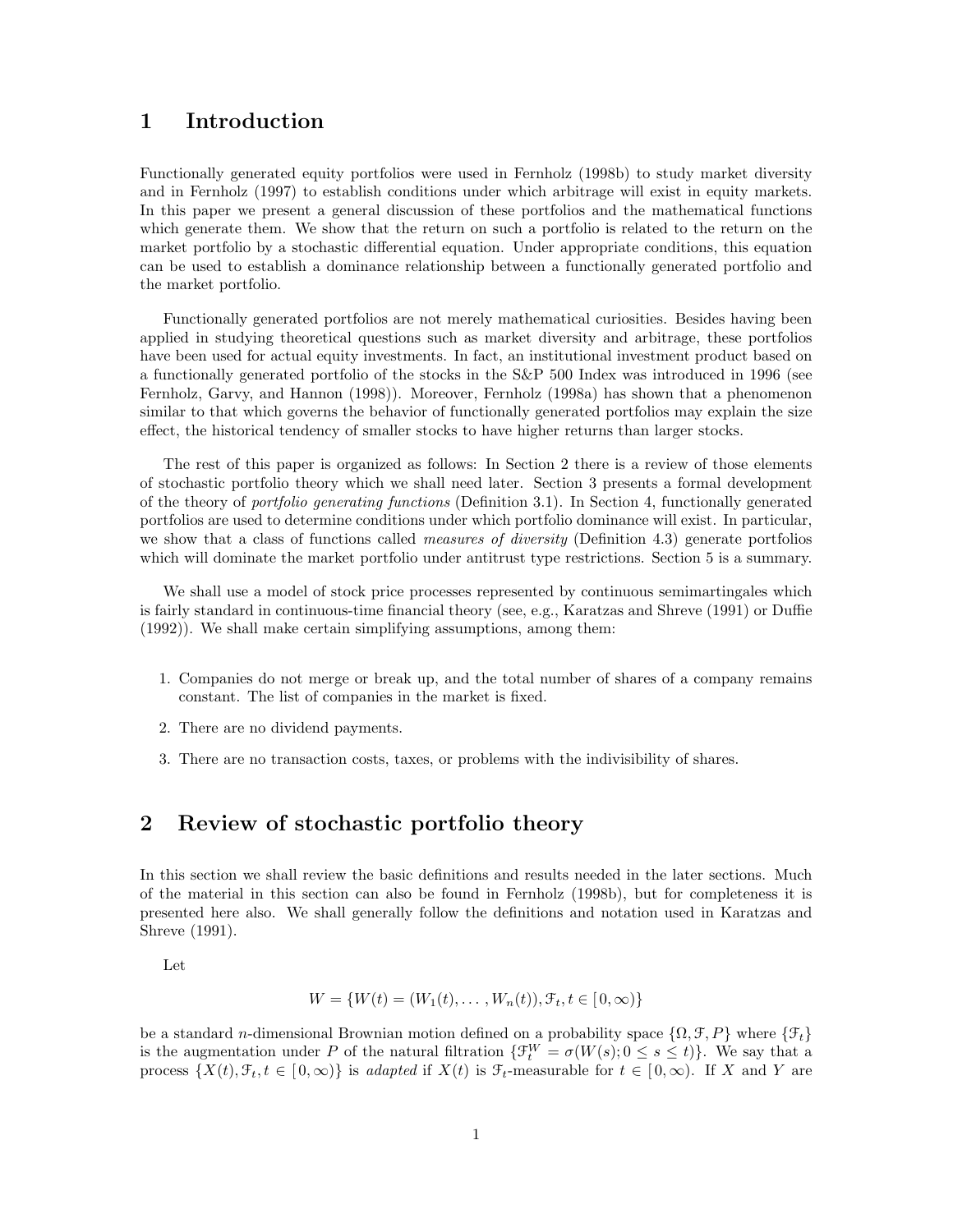processes defined on  $\{\Omega, \mathcal{F}, P\}$ , we shall use the notation  $X = Y$  if

$$
P\{X(t) = Y(t), \quad t \in [0, \infty)\} = 1.
$$

For continuous, square-integrable martingales  $\{M(t), \mathcal{F}_t, t \in [0, \infty)\}\$  and  $\{N(t), \mathcal{F}_t, t \in [0, \infty)\}\$ , we can define the *cross-variation process*  $\langle M, N \rangle$ . The cross-variation process is adapted, continuous, and of bounded variation, and the operation  $\langle \cdot, \cdot \rangle$  is bilinear on the real vector space of continuous, square-integrable martingales. If  $M = N$ , we shall use the notation  $\langle M \rangle = \langle M, M \rangle$ ;  $\langle M \rangle$  is called the quadratic variation process of  $M$ , and has continuous, nondecreasing sample paths. The Brownian motion process defined above is a continuous, square-integrable martingale, and it is characterized by its cross-variation processes

$$
\langle W_i, W_j \rangle_t = \delta_{ij} t, \quad t \in [0, \infty),
$$

where  $\delta_{ij} = 1$  if  $i = j$ , and 0 otherwise.

A continuous semimartingale  $X = \{X(t), \mathcal{F}_t, t \in [0, \infty)\}\$ is a measurable, adapted process which has the decomposition,

$$
X(t) = X(0) + M_X(t) + V_X(t), \quad t \in [0, \infty), \quad \text{a.s.,}
$$
\n(2.1)

where  $\{M_X(t), \mathcal{F}_t, t \in [0, \infty)\}\$ is a continuous, square-integrable martingale and  $\{V_X(t), \mathcal{F}_t, t \in [0, \infty)\}\$  $[0,\infty)$  is a continuous, adapted process which is locally of bounded variation. It can be shown that this decomposition is a.s. unique (see Karatzas and Shreve (1991)), so we can define the cross-variation process for continuous semimartingales  $X$  and  $Y$  by

$$
\langle X, Y \rangle = \langle M_X, M_Y \rangle,
$$

where  $M_X$  and  $M_Y$  are the martingale parts of X and Y, respectively.

**Definition 2.1.** Let  $X_0$  be a positive number. A stock  $X = \{X(t), \mathcal{F}_t, t \in [0, \infty)\}\$ is a process of the form

$$
X(t) = X_0 \exp\left(\int_0^t \gamma(s) \, ds + \int_0^t \sum_{\nu=1}^n \xi_\nu(s) \, dW_\nu(s)\right), \quad t \in [0, \infty),\tag{2.2}
$$

where  $\gamma = {\gamma(t), \mathcal{F}_t, t \in [0, \infty)}$  is measurable, adapted, and satisfies  $\int_0^t |\gamma(s)| ds < \infty$ , for all  $t \in [0,\infty)$ , a.s., and for  $\nu = 1,\ldots,n$ ,  $\xi_{\nu} = {\xi_{\nu}(t), \mathcal{F}_{t}, t \in [0,\infty)}$  is measurable, adapted, and  $v \in [0, \infty)$ , a.s., and for  $v = 1, \ldots, n$ ,  $\zeta_{\nu} = \{\zeta_{\nu}(t), J_t, t \in [0, \infty)\}\$  is measurable, and such satisfies  $\int_0^t \xi_{\nu}^2(s) ds < \infty$  for all  $t \in [0, \infty)$ , a.s., and such that there exists a number  $\varepsilon > 0$  for which  $\xi_1^2(t) + \cdots + \xi_n^2(t) > \varepsilon, t \in [0, \infty), \text{ a.s.}$ 

It follows directly from Definition 2.1 that X is adapted, that  $X(t) > 0$  for all  $t \in [0,\infty)$ , a.s., and that X has initial value  $X(0) = X_0$ . We shall set the initial value  $X_0$  to be the total capitalization of the company represented by X at time  $t = 0$ , and we shall assume that this total capitalization is positive. This is equivalent to assuming that there is a single share of stock outstanding, and  $X(t)$ represents its price at time  $t$ . We assume that stock shares are infinitely divisible, so there is no loss of generality in assuming a single share outstanding. The process  $\gamma$  is called the growth rate (process) of X and, for each  $\nu$ , the process  $\xi_{\nu}$  represents the sensitivity of X to the  $\nu$ -th source of uncertainty  $W_{\nu}$ .

Suppose that we have a family of stocks  $X_i, i = 1, \ldots, n$ ,

$$
X_i(t) = X_0^i \exp\left(\int_0^t \gamma_i(s) \, ds + \int_0^t \sum_{\nu=1}^n \xi_{i\nu}(s) \, dW_{\nu}(s)\right), \quad t \in [0, \infty).
$$
 (2.3)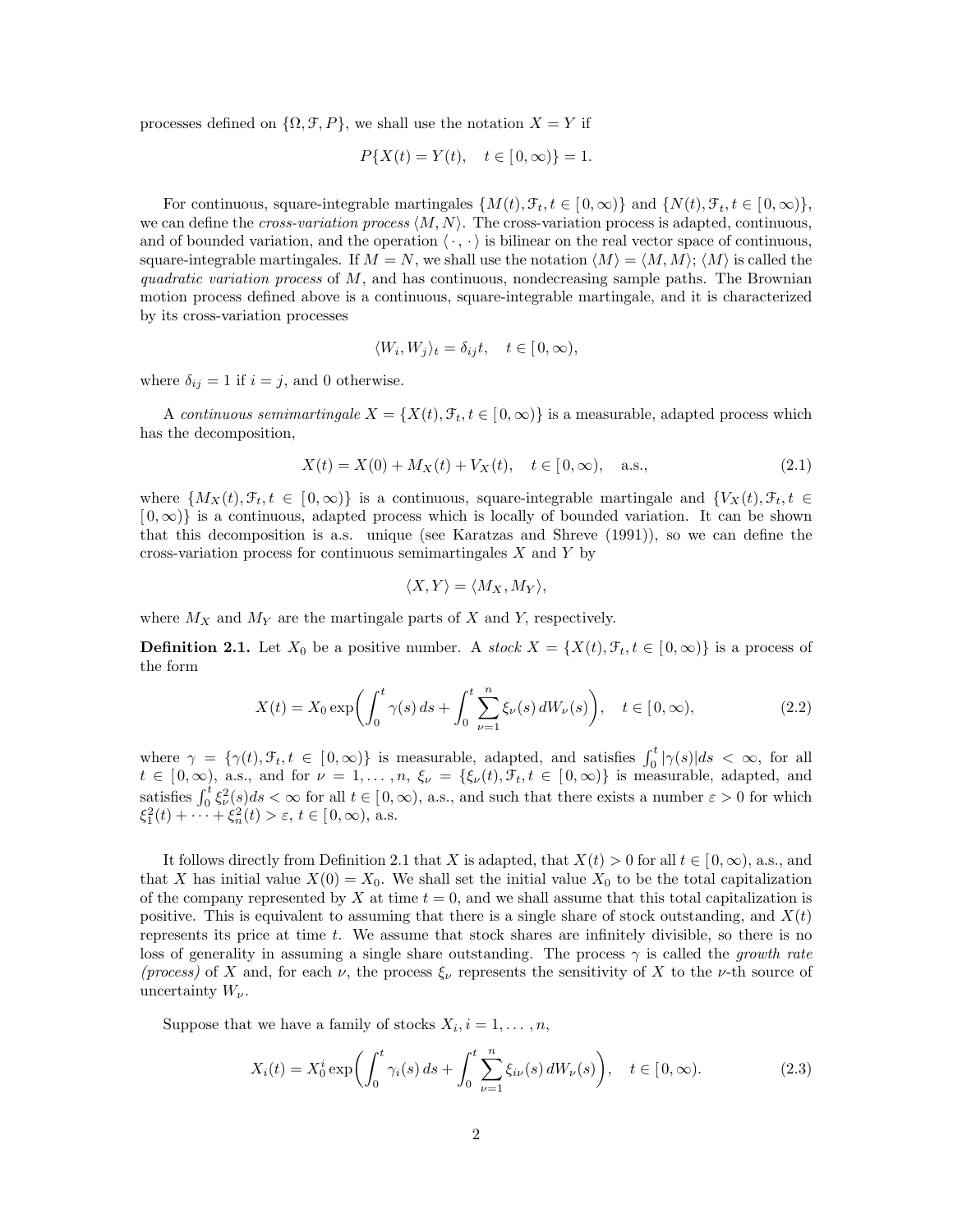Consider the matrix valued process  $\xi$  defined by  $\xi(t) = (\xi_{i\nu}(t))_{1\leq i,\nu\leq n}$  and define the *covariance* process  $\sigma$  where  $\sigma(t) = \xi(t)\xi^{T}(t)$ . The cross-variation processes for  $\log X_i$  and  $\log X_j$  are related to  $\sigma$  by

$$
\langle \log X_i, \log X_j \rangle_t = \int_0^t \sigma_{ij}(s) \, ds, \quad t \in [0, \infty), \quad \text{a.s.} \tag{2.4}
$$

Since the processes  $\xi_{i\nu}$  are assumed to be square integrable in Definition 2.1, it follows that for all i and  $j$ ,

$$
\int_0^t \sigma_{ij}(s) ds < \infty, \quad t \in [0, \infty), \quad \text{a.s.}
$$

**Definition 2.2.** A market is a family  $\mathcal{M} = \{X_1, \ldots, X_n\}$  of stocks, defined as in (2.3), for which there is a number  $\varepsilon > 0$  such that

$$
x\sigma(t)x^T \ge \varepsilon ||x||^2, \quad x \in \mathbb{R}^n, t \in [0, \infty), \quad \text{a.s.}
$$
\n
$$
(2.5)
$$

The strong nondegeneracy condition (2.5) is fairly common and can be found, for example, in Karatzas and Shreve (1991) and Karatzas and Kou (1996), and as *uniform ellipticity* in Duffie (1992).

**Definition 2.3.** Let  $M$  be a market of n stocks. A *portfolio* in  $M$  is a measurable, adapted process  $\pi = {\pi(t) = (\pi_1(t), \dots, \pi_n(t)), \mathcal{F}_t, t \in [0, \infty)}$  such that  $\pi(t)$  is bounded on  $[0, \infty) \times \Omega$  and

$$
\pi_1(t) + \cdots + \pi_n(t) = 1, \quad t \in [0, \infty), \text{ a.s.}
$$

The processes  $\pi_i$  represent the respective proportions, or weights, of each stock in the portfolio. A negative value for  $\pi_i(t)$  indicates a short sale. Suppose  $Z_{\pi}(t)$  represents the value of an investment in  $\pi$  at time t. Then the amount invested in the *i*-th stock  $X_i$  will be

$$
\pi_i(t)Z_{\pi}(t),
$$

so if the price of  $X_i$  changes by  $dX_i(t)$ , the induced change in the portfolio value will be

$$
\pi_i(t)Z_{\pi}(t)\frac{dX_i(t)}{X_i(t)}.
$$

Hence the total change in the portfolio value at time  $t$  will be

$$
dZ_{\pi}(t) = \sum_{i=1}^{n} \pi_i(t) Z_{\pi}(t) \frac{dX_i(t)}{X_i(t)},
$$

or, equivalently,

$$
\frac{dZ_{\pi}(t)}{Z_{\pi}(t)} = \sum_{i=1}^{n} \pi_i(t) \frac{dX_i(t)}{X_i(t)}.
$$
\n(2.6)

Since we are interested in the behavior of portfolios, we are interested in solutions to (2.6). The following proposition and corollary are proved in Fernholz (1998b).

**Proposition 2.1.** Let  $\pi$  be a portfolio and let

$$
\gamma_{\pi}(t) = \sum_{i=1}^{n} \pi_i(t)\gamma_i(t) + \gamma_{\pi}^*(t), \qquad (2.7)
$$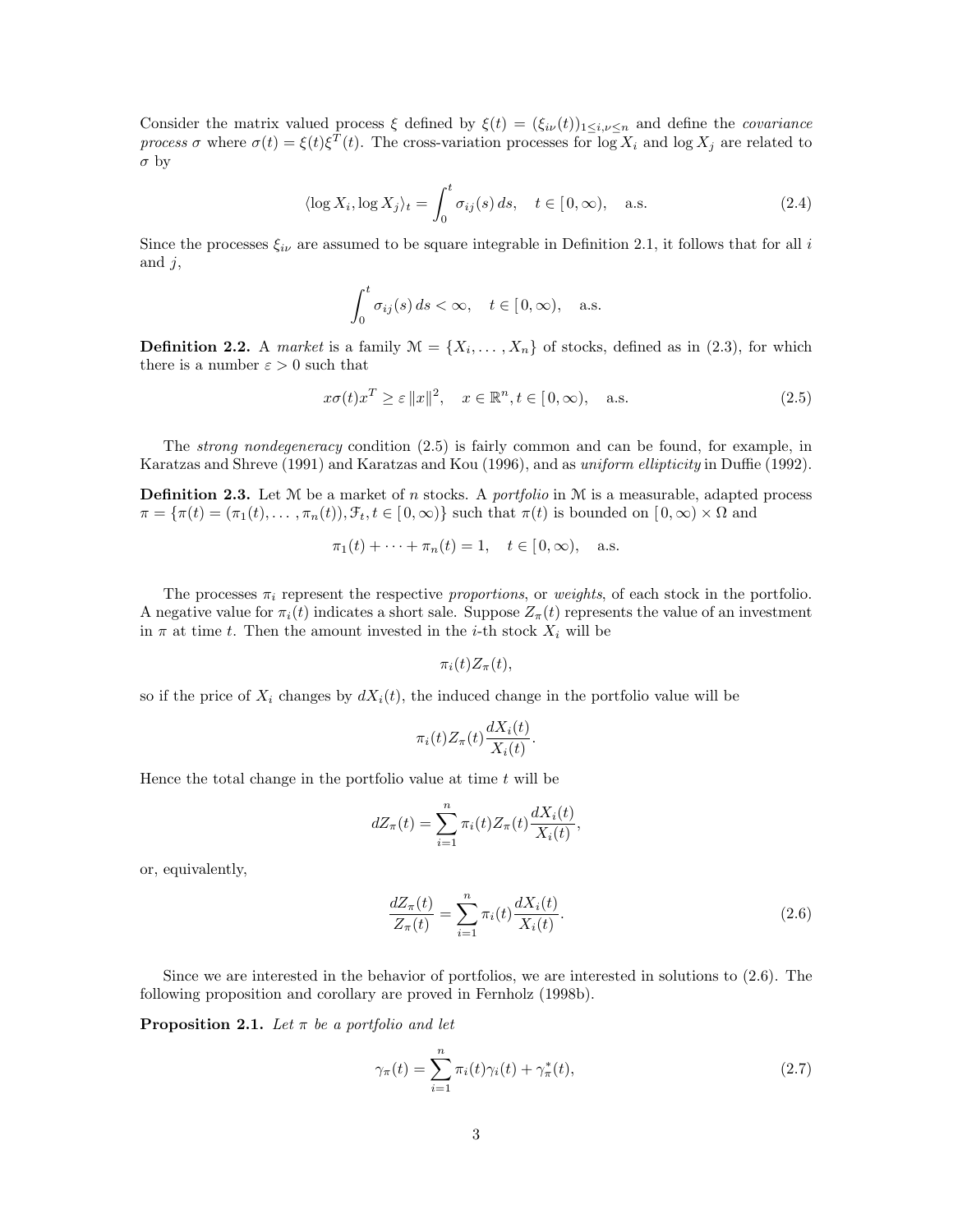where

$$
\gamma_{\pi}^{*}(t) = \frac{1}{2} \Big( \sum_{i=1}^{n} \pi_{i}(t) \sigma_{ii}(t) - \sum_{i,j=1}^{n} \pi_{i}(t) \pi_{j}(t) \sigma_{ij}(t) \Big). \tag{2.8}
$$

Then, for any positive initial value  $Z_0^{\pi}$ , the process  $Z_{\pi}$  defined by

$$
Z_{\pi}(t) = Z_0^{\pi} \exp\left(\int_0^t \gamma_{\pi}(s) \, ds + \int_0^t \sum_{i,\nu=1}^n \pi_i(s) \xi_{i\nu}(s) \, dW_{\nu}(s)\right), \quad t \in [0, \infty), \tag{2.9}
$$

is a strong solution of (2.6).

**Corollary 2.1.** Let  $\pi$  be a portfolio and  $Z_{\pi}$  be its value process. Then for  $t \in [0,\infty)$ ,

$$
d \log Z_{\pi}(t) = \sum_{i=1}^{n} \pi_i(t) d \log X_i(t) + \gamma_{\pi}^*(t) dt.
$$
 (2.10)

The process  $\gamma_{\pi}$  in (2.7) is called the *portfolio growth rate (process)* of the portfolio  $\pi$ , and  $\gamma_{\pi}^*$  in (2.8) is called the excess growth rate (process). It was proved in Fernholz (1998b) that for portfolios with non-negative weights, the excess growth rate is non-negative, and is positive unless the portfolio consists of a single stock.

The total capitalization of the market can be represented by a portfolio. Let us assume from now on that the market is  $\mathcal{M} = \{X_1, \ldots, X_n\}$ , with *n* stocks.

Definition 2.4. The portfolio

$$
\mu = {\mu(t) = (\mu_1(t), \dots, \mu_n(t)), \mathcal{F}_t, t \in [0, \infty)},
$$

where

$$
\mu_i(t) = \frac{X_i(t)}{X_1(t) + \dots + X_n(t)},
$$
\n(2.11)

for  $i = 1, \ldots, n$ , is called the market portfolio (process).

It is clear that the  $\mu_i$  defined by (2.11) satisfy the requirements of Definition 2.3. If we let

$$
Z(t) = X_1(t) + \dots + X_n(t),
$$
\n(2.12)

then  $Z(t)$  satisfies (2.6) with weights  $\mu_i(t)$  given by (2.11). Hence, the value of the market portfolio represents the combined capitalization of all the stocks in the market. We shall let  $\mu$  exclusively represent the market portfolio and  $Z$  its value process.

For any stock  $X_i$  and portfolio  $\pi$  we can consider the quotient process  $X_i/Z_{\pi}$  defined by

$$
\log(X_i(t)/Z_\pi(t)) = \log X_i(t) - \log Z_\pi(t). \tag{2.13}
$$

This process is a continuous semimartingale with

$$
\langle \log(X_i/Z_{\pi}), \log(X_j/Z_{\pi}) \rangle_t = \langle \log X_i, \log X_j \rangle_t - \langle \log X_i, \log Z_{\pi} \rangle_t - \langle \log X_j, \log Z_{\pi} \rangle_t + \langle \log Z_{\pi} \rangle_t. \tag{2.14}
$$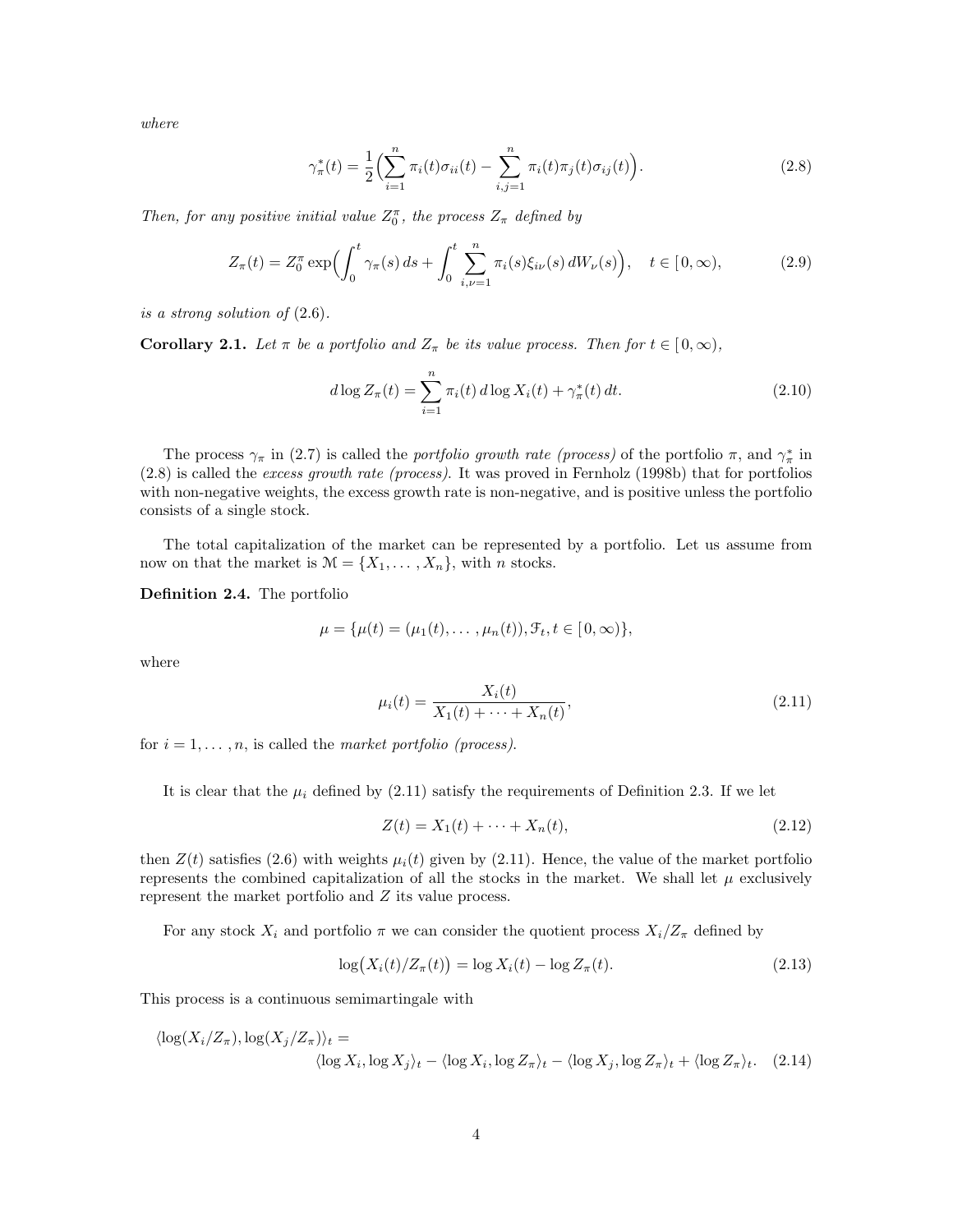If we define the process  $\sigma_{i\pi}$  by

$$
\sigma_{i\pi}(t) = \sum_{j=1}^{n} \pi_j(t)\sigma_{ij}(t),
$$

for  $i = 1, \ldots, n$ , then

$$
\langle \log X_i, \log Z_\pi \rangle_t = \int_0^t \sigma_{i\pi}(s) \, ds.
$$

Define the *relative covariance (process)*  $\tau^{\pi}$  to be the matrix valued process

$$
\tau^{\pi}(t) = (\tau_{ij}^{\pi}(t))_{1 \le i,j \le n},
$$

where

$$
\tau_{ij}^{\pi}(t) = \sigma_{ij}(t) - \sigma_{i\pi}(t) - \sigma_{j\pi}(t) + \sigma_{\pi\pi}(t),
$$
\n(2.15)

for  $i, j = 1, ..., n$ , where  $\sigma_{\pi\pi}(t) = \pi(t)\sigma(t)\pi^{T}(t), t \in [0, \infty)$ . Then for all i and j,

$$
\langle \log(X_i/Z_{\pi}), \log(X_j/Z_{\pi}) \rangle_t = \int_0^t \tau_{ij}^{\pi}(s) \, ds. \tag{2.16}
$$

In the case that  $i = j$ , we know that  $\langle \log(X_i/Z_\pi) \rangle_t$  is non-decreasing, so

$$
\tau_{ii}^{\pi}(t) \ge 0, \quad t \in [\,0,\infty), \quad \text{a.s.}
$$

We shall use  $\tau = \tau^{\mu}$  to represent the relative covariance process of the market portfolio  $\mu$ , and  $\tau_{ij}$ to represent its  $ij$ -th component.

Let  $\eta = {\eta(t) = (\eta_1(t), \dots, \eta_n(t)), \mathcal{F}_t, t \in [0, \infty)}$  be a portfolio. Then, by Corollary 2.1,

$$
d \log Z_{\eta}(t) = \sum_{i=1}^{n} \eta_i(t) d \log X_i(t) + \gamma_{\eta}^*(t) dt,
$$

so

$$
d\log(Z_{\eta}(t)/Z_{\pi}(t)) = \sum_{i=1}^{n} \eta_i(t) d\log(X_i(t)/Z_{\pi}(t)) + \gamma_{\eta}^*(t) dt.
$$
 (2.17)

The *relative variance (process)* of  $\eta$  and  $\pi$  is defined by

$$
\tau_{\eta\eta}^{\pi}(t) = (\eta(t) - \pi(t))\sigma(t)(\eta(t) - \pi(t))^{T}
$$
  
=  $\eta(t)\tau^{\pi}(t)\eta^{T}(t).$  (2.18)

**Lemma 2.1.** The rank of  $\tau^{\pi}(t)$  is  $n-1$ , for  $t \in [0,\infty)$ , a.s. The null space of  $\tau^{\pi}(t)$  is spanned by  $\pi(t)$ .

Proof. From (2.18) and condition (2.5), it follows that

$$
\eta(t)\tau^{\pi}(t)\eta^{T}(t) = 0
$$

if and only if  $\eta(t) = \pi(t)$ , for all  $t \in [0, \infty)$ , a.s.

The following lemma expresses the excess growth in terms of the relative covariance process.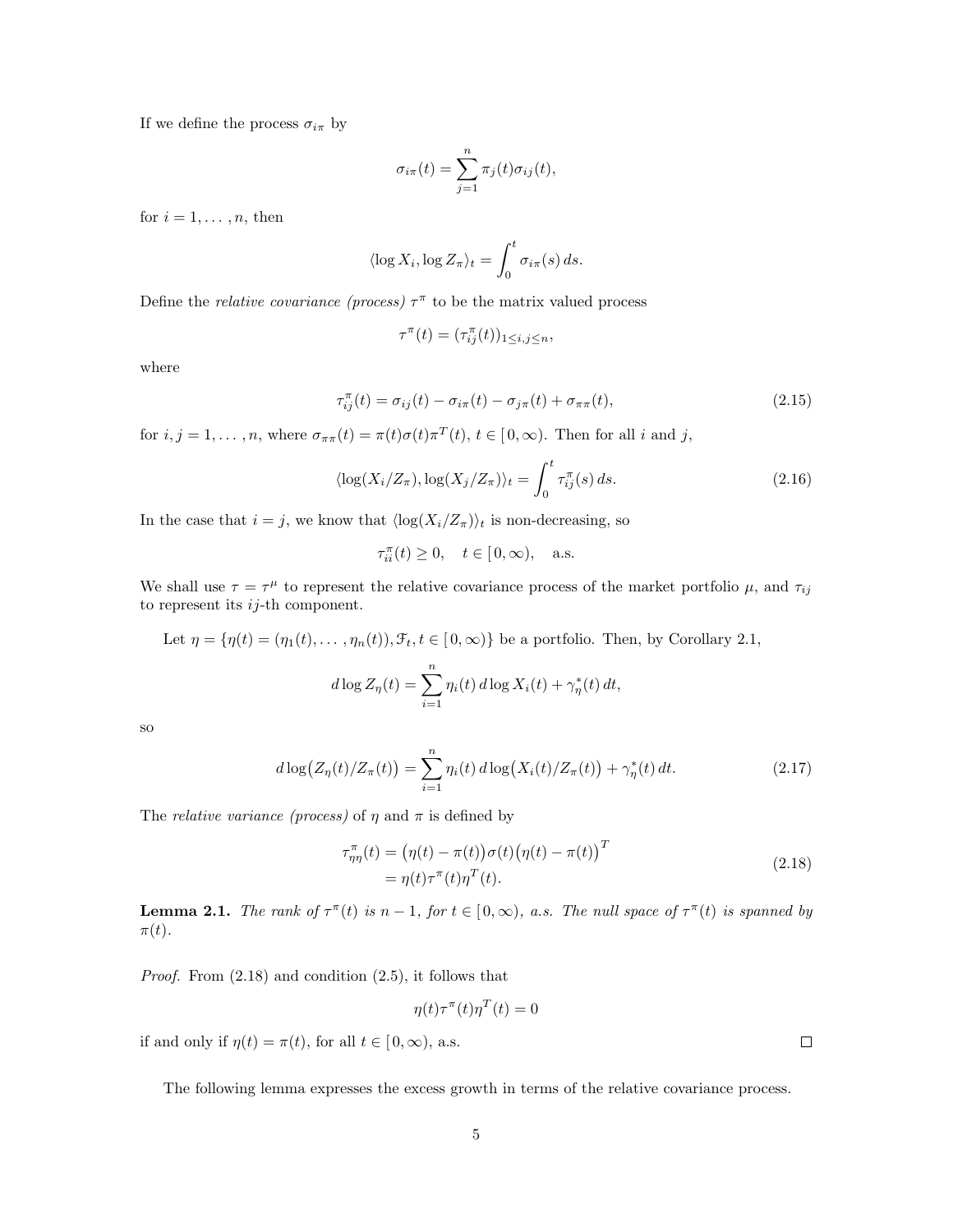**Lemma 2.2.** Let  $\pi$  and  $\eta$  be portfolios. Then for  $t \in [0, \infty)$ ,

$$
\gamma_{\eta}^*(t) = \frac{1}{2} \Big( \sum_{i=1}^n \eta_i(t) \tau_{ii}^{\pi}(t) - \tau_{\eta\eta}^{\pi}(t) \Big).
$$

Proof. The proof is a direct calculation using (2.15) and (2.18).

**Lemma 2.3.** Let  $\pi$  be a portfolio. Then there exists an  $\varepsilon > 0$  such that for  $i = 1, \ldots, n$ ,

$$
\tau_{ii}^{\pi}(t) \ge \varepsilon (1 - \pi_i(t))^2, \quad t \in [0, \infty), \quad \text{a.s.}
$$
 (2.19)

*Proof.* For any i and  $t \in [0,\infty)$ , let  $x(t) = (\pi_1(t), \ldots, \pi_i(t) - 1, \ldots, \pi_n(t))$ . Then,

$$
\tau_{ii}^{\pi}(t) = \sigma_{ii}(t) - 2\sigma_{i\pi}(t) + \sigma_{\pi\pi}(t)
$$
  
=  $x(t)\sigma(t)x^{T}(t)$   
 $\geq \varepsilon ||x(t)||^{2}, \quad t \in [0, \infty), \quad \text{a.s.},$ 

where  $\varepsilon$  is chosen as in (2.5). Since,

$$
||x(t)||^2 \ge (1 - \pi_i(t))^2,
$$

the lemma follows.

**Lemma 2.4.** Let  $\pi$  be a portfolio with non-negative weights, and let  $\pi_{\max}(t) = \max_{1 \leq i \leq n} \pi_i(t)$ . Then there exists an  $\varepsilon > 0$  such that

$$
\gamma_{\pi}^*(t) \ge \varepsilon (1 - \pi_{\max}(t))^2.
$$

*Proof.* If we let  $\eta = \pi$  in Lemma 2.2, then Lemma 2.1 implies that

$$
\gamma_{\pi}^*(t) = \frac{1}{2} \sum_{i=1}^n \pi_i(t) \tau_{ii}^{\pi}(t)
$$

$$
\geq \frac{\varepsilon}{2} (1 - \pi_{\text{max}}(t))^2,
$$

where  $\varepsilon$  is chosen as in Lemma 2.3, since the  $\pi_i(t)$  are non-negative.

 $\Box$ 

 $\Box$ 

### 3 Portfolio generating functions

In this section we shall show that certain real-valued functions of the market weights can be used to generate portfolios, and we shall study the properties these functions and the portfolios they generate. Functionally generated portfolios are of interest because under certain market conditions it can be shown that a dominance relationship exists between such a portfolio and the market portfolio. This relationship will be discussed in the next section; this section will be devoted to the basic properties of generating functions and the portfolios they generate.

We shall consider real-valued functions defined on the open simplex

$$
\Delta^n = \{x \in \mathbb{R}^n : x_1 + \dots + x_n = 1, \quad 0 < x_i < 1, \quad i = 1, \dots, n\}.
$$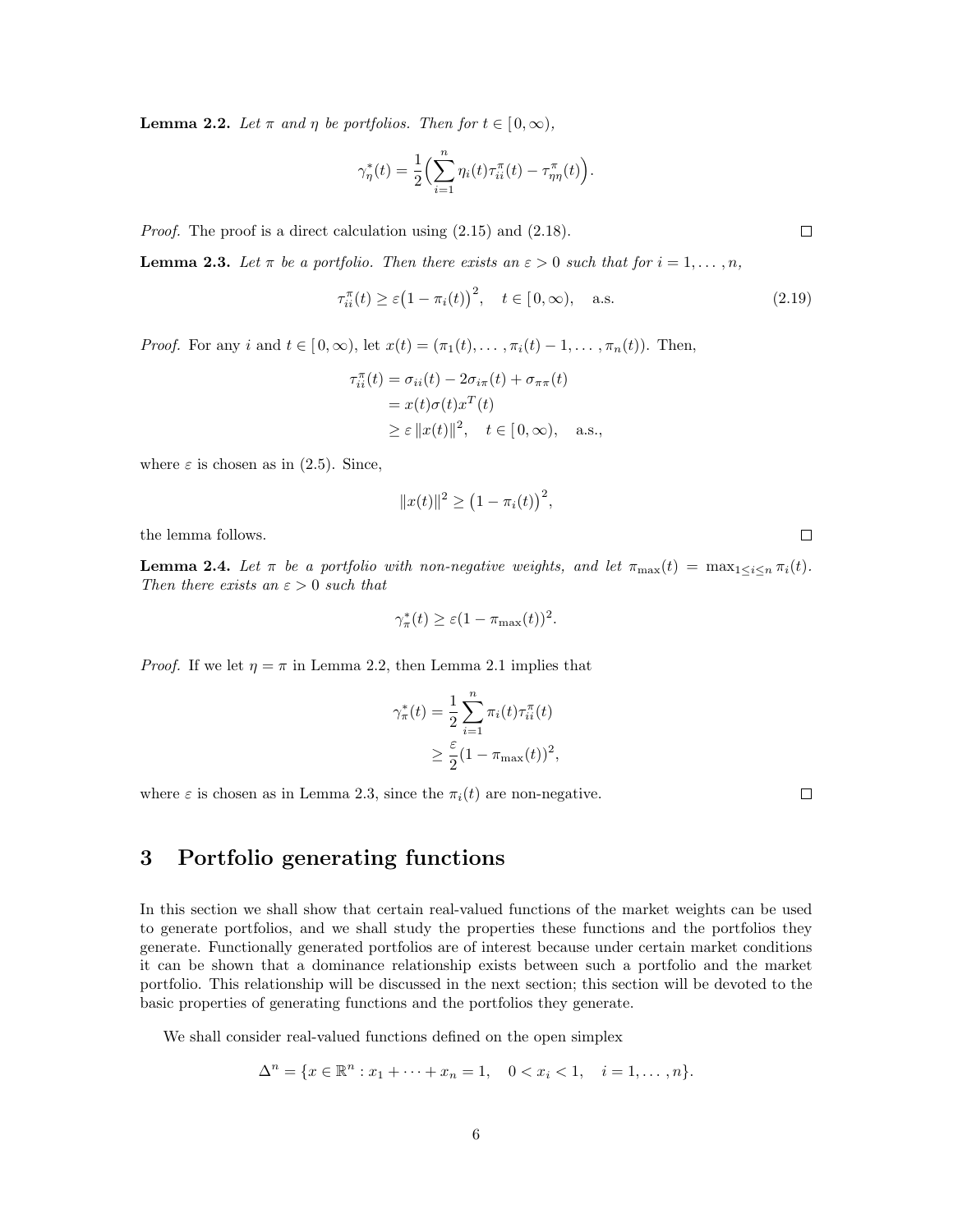It will be convenient to use the standard coordinate system in  $\mathbb{R}^n$ , even though it is not a coordinate system on  $\Delta^n$ . For this reason we shall consider functions that are defined in an open neighborhood  $U \subset \mathbb{R}^n$  of  $\Delta^n$ . A real-valued function defined on a subset of  $\mathbb{R}^n$  is  $C^2$  if it is twice continuously differentiable in all variables. We shall use the notation  $D_i$  for the partial derivative with respect to the *i*-th variable, and  $D_{ij}$  for the second partial derivative with respect to the *i*-th and *j*-th variables.

**Definition 3.1.** Let U be an open neighborhood of  $\Delta^n$  and S be a positive  $C^2$  function defined in U. Then S is the *generating function* of the portfolio  $\pi$  if there exists a measurable, adapted process  $\Theta = \{\Theta(t), \mathcal{F}_t, t \in [0, \infty)\}\$  such that

$$
d\log(Z_{\pi}(t)/Z(t)) = d\log \mathbf{S}(\mu(t)) + \Theta(t)dt, \quad t \in [0, \infty), \quad \text{a.s.}
$$
\n(3.1)

 $\Theta$  is called the *drift process* corresponding to **S**.

We shall also say that the function  $S$  generates  $\pi$ , and that  $\pi$  is functionally generated. Definition 3.1 can be extended to include time dependent generating functions, but we shall not consider such functions here.

**Proposition 3.1.** Suppose that  $S_1$  and  $S_2$  generate  $\pi_1$  and  $\pi_2$  with drift processes  $\Theta_1$  and  $\Theta_2$ , respectively. Then

$$
d \log(Z_{\pi_1}(t)/Z_{\pi_2}(t)) = d \log(\mathbf{S}_1(\mu(t))/\mathbf{S}_2(\mu(t)) + (\Theta_1(t) - \Theta_2(t))dt, \quad t \in [0, \infty), \quad \text{a.s.}
$$

Proof. The proof follows directly from Definition 3.1.

$$
\qquad \qquad \Box
$$

What follows is the main theorem on portfolio generating functions.

**Theorem 3.1.** Let S be a positive  $C^2$  function defined on a neighborhood U of  $\Delta^n$  such that for  $i=1,\ldots,n$ ,  $x_iD_i\log S(x)$  is bounded on  $\Delta^n$ . Then S generates the portfolio  $\pi$  with weights

$$
\pi_i(t) = \left(D_i \log \mathbf{S}(\mu(t)) + 1 - \sum_{j=1}^n \mu_j(t) D_j \log \mathbf{S}(\mu(t))\right) \mu_i(t), \quad t \in [0, \infty), \quad \text{a.s.}, \tag{3.2}
$$

for  $i = 1, \ldots, n$ , and drift process

$$
\Theta(t) = \frac{-1}{2\mathbf{S}(\mu(t))} \sum_{i,j=1}^{n} D_{ij} \mathbf{S}(\mu(t)) \mu_i(t) \mu_j(t) \tau_{ij}(t), \quad t \in [0, \infty), \quad \text{a.s.}
$$
 (3.3)

*Proof.* The weight process  $\mu_i$  is a quotient process with  $\mu_i(t) = X_i(t)/Z(t)$  for all t. By (2.16) it follows that

$$
d\langle \log \mu_i, \log \mu_j \rangle_t = \tau_{ij}(t) dt, \quad t \in [0, \infty), \quad \text{a.s.},
$$

so by Itô's Lemma,

$$
d\mu_i(t) = \mu_i(t) \, d\log \mu_i(t) + \frac{1}{2}\mu_i(t)\tau_{ii}(t) \, dt, \quad t \in [0, \infty), \quad \text{a.s.,}
$$
\n(3.4)

and

$$
d\langle \mu_i, \mu_j \rangle_t = \mu_i(t)\mu_j(t)\tau_{ij}(t) dt, \quad t \in [0, \infty), \quad \text{a.s.}
$$
\n(3.5)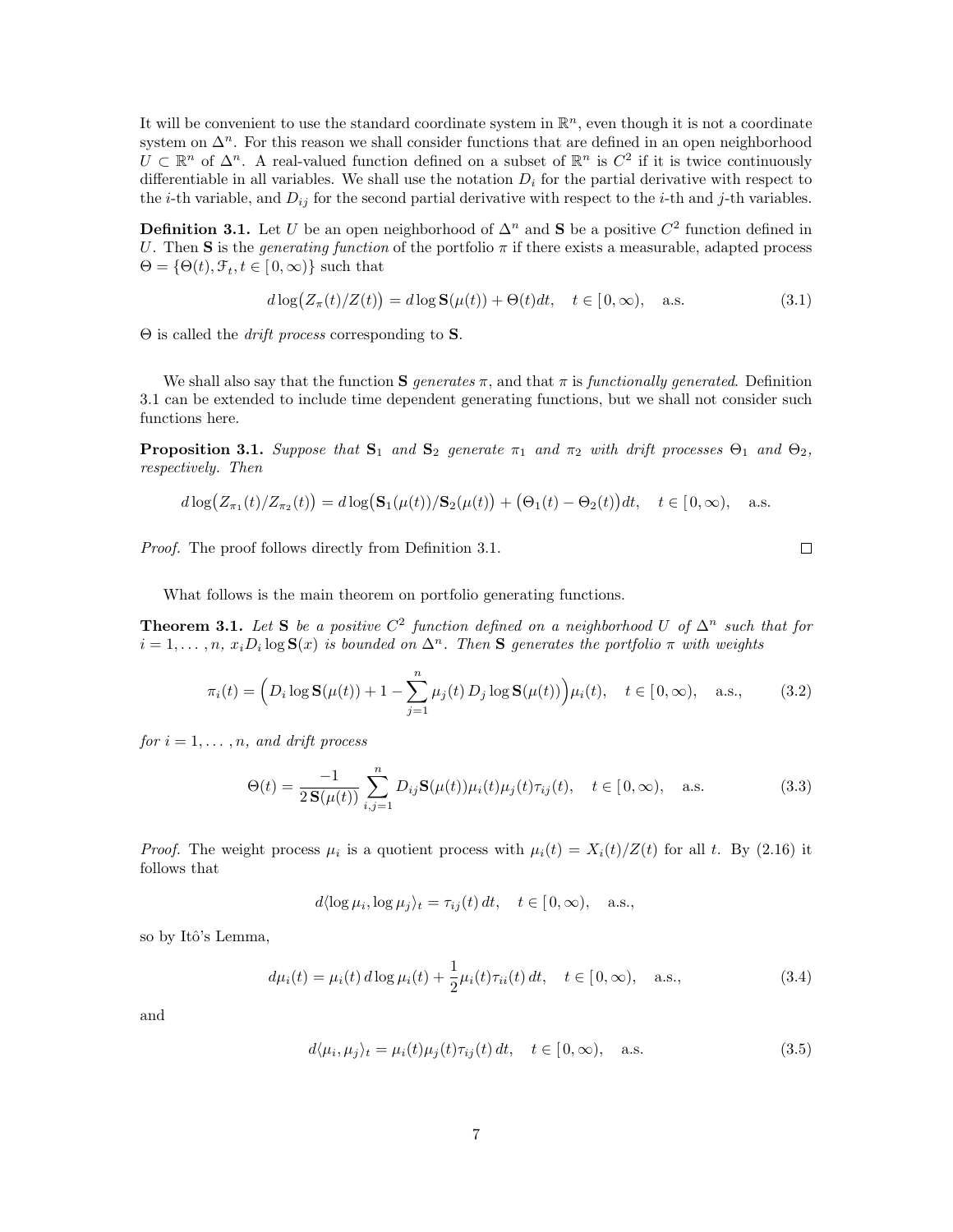Itô's lemma, along with (3.5), implies that a.s. for all  $t \in [0, \infty)$ ,

$$
d \log \mathbf{S}(\mu(t)) = \sum_{i=1}^{n} D_i \log \mathbf{S}(\mu(t)) d\mu_i(t) + \frac{1}{2} \sum_{i,j=1}^{n} D_{ij} \log \mathbf{S}(\mu(t)) \mu_i(t) \mu_j(t) \tau_{ij}(t) dt.
$$

Now,

$$
D_{ij}\log \mathbf{S}(\mu(t)) = \frac{D_{ij}\mathbf{S}(\mu(t))}{\mathbf{S}(\mu(t))} - D_i\log \mathbf{S}(\mu(t))D_j\log \mathbf{S}(\mu(t)),
$$

so, a.s., for all  $t\in [\,0,\infty),$ 

$$
d \log \mathbf{S}(\mu(t)) = \sum_{i=1}^{n} D_i \log \mathbf{S}(\mu(t)) d\mu_i(t) + \frac{1}{2 \mathbf{S}(\mu(t))} \sum_{i,j=1}^{n} D_{ij} \mathbf{S}(\mu(t)) \mu_i(t) \mu_j(t) \tau_{ij}(t) dt - \frac{1}{2} \sum_{i,j=1}^{n} D_i \log \mathbf{S}(\mu(t)) D_j \log \mathbf{S}(\mu(t)) \mu_i(t) \mu_j(t) \tau_{ij}(t) dt.
$$
 (3.6)

In order for (3.1) to hold, the martingale parts of  $\log S(\mu(t))$  and  $\log(Z_{\pi}(t)/Z(t))$ ¢ must be equal. Corollary 2.1 implies that for the portfolio  $\pi$ , a.s. for all  $t \in [0, \infty)$ ,

$$
d \log(Z_{\pi}(t)/Z(t)) = \sum_{i=1}^{n} \pi_i(t) d \log(X_i(t)/Z(t)) + \gamma_{\pi}^*(t) dt
$$
  
= 
$$
\sum_{i=1}^{n} \pi_i(t) d \log \mu_i(t) + \gamma_{\pi}^*(t) dt
$$
  
= 
$$
\sum_{i=1}^{n} \frac{\pi_i(t)}{\mu_i(t)} d\mu_i(t) - \frac{1}{2} \sum_{i,j=1}^{n} \pi_i(t) \pi_j(t) \tau_{ij}(t) dt
$$
(3.7)

by Lemma 2.2. Suppose that

$$
\pi_i(t) = \left(D_i \log \mathbf{S}(\mu(t)) + \varphi(t)\right) \mu_i(t),\tag{3.8}
$$

where  $\varphi(t)$  is chosen such that  $\sum_{i=1}^{n} \pi_i(t) = 1$ . Then, a.s. for all  $t \in [0, \infty)$ ,

$$
\sum_{i=1}^{n} \frac{\pi_i(t)}{\mu_i(t)} d\mu_i(t) = \sum_{i=1}^{n} D_i \log \mathbf{S}(\mu(t)) d\mu_i(t) + \varphi(t) \sum_{i=1}^{n} d\mu_i(t)
$$

$$
= \sum_{i=1}^{n} D_i \log \mathbf{S}(\mu(t)) d\mu_i(t),
$$

since  $\sum_{i=1}^{n} d\mu_i(t) = 0$ . Hence, the martingale parts of  $\log S(\mu(t))$  and  $\log(Z_\pi(t)/Z(t))$ ¢ are equal. If

$$
\varphi(t) = 1 - \sum_{j=1}^{n} \mu_j(t) D_j \log \mathbf{S}(\mu(t)),
$$

then  $\sum_{i=1}^{n} \pi_i(t) = 1$ , and (3.2) is proved.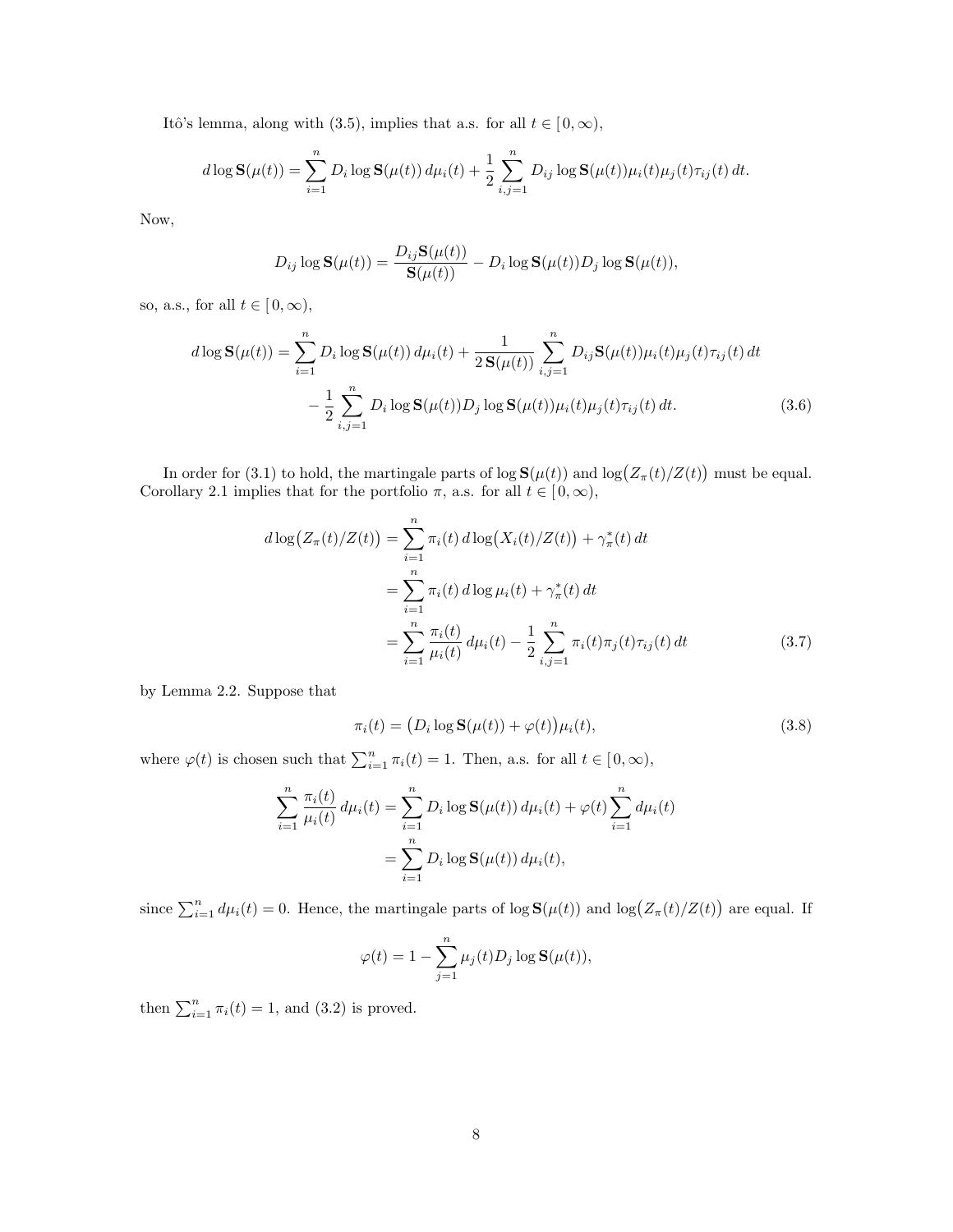If  $\pi_i(t)$  satisfies (3.8), then a.s. for all  $t \in [0,\infty)$ ,

$$
\sum_{i,j=1}^{n} \pi_i(t)\pi_j(t)\tau_{ij}(t) = \sum_{i,j=1}^{n} D_i \log \mathbf{S}(\mu(t))D_j \log \mathbf{S}(\mu(t))\mu_i(t)\mu_j(t)\tau_{ij}(t) \n+ 2\varphi(t)\sum_{i,j=1}^{n} D_i \log \mathbf{S}(\mu(t))\mu_i(t)\mu_j(t)\tau_{ij}(t) + \varphi^2(t)\sum_{i,j=1}^{n} \mu_i(t)\mu_j(t)\tau_{ij}(t) \n= \sum_{i,j=1}^{n} D_i \log \mathbf{S}(\mu(t))D_j \log \mathbf{S}(\mu(t))\mu_i(t)\mu_j(t)\tau_{ij}(t),
$$

since  $\mu(t)$  is in the null space of  $\tau(t)$  by Lemma 2.1. Hence, a.s. for all  $t \in [0,\infty)$ ,

$$
d\log(Z_{\pi}(t)/Z(t)) = \sum_{i=1}^{n} D_i \log \mathbf{S}(\mu(t)) d\mu_i(t) - \frac{1}{2} \sum_{i,j=1}^{n} D_i \log \mathbf{S}(\mu(t)) D_j \log \mathbf{S}(\mu(t)) \mu_i(t) \mu_j(t) \tau_{ij}(t) dt.
$$

This equation and (3.6) imply that a.s. for all  $t \in [0, \infty)$ ,

$$
d\log(Z_{\pi}(t)/Z(t)) = d\log \mathbf{S}(\mu(t)) - \frac{1}{2\mathbf{S}(\mu(t))}\sum_{i,j=1}^n D_{ij}\mathbf{S}(\mu(t))\mu_i(t)\mu_j(t)\tau_{ij}(t) dt,
$$

so  $(3.3)$  is proved. The process  $\Theta$  defined by  $(3.3)$  is clearly measurable and adapted.

Example 3.1. Here are a few examples of generating functions and the portfolios they generate.

- 1.  $\mathbf{S}(x) = 1$  generates the market portfolio  $\mu$  with  $\Theta(t) = 0$ .
- 2.  $\mathbf{S}(x) = c_1x_1 + \cdots + c_nx_n$ , where  $c_1, \ldots, c_n$  are constants, generates the buy-and-hold portfolio which holds  $c_i$  of the capitalization of the the *i*-th stock. Here  $\Theta(t) = 0$ . This type of portfolio is commonly held by investors, at least in a piecewise manner.
- 3.  $\mathbf{S}(x) = (x_1 \cdots x_n)^{1/n}$  generates the equal weighted portfolio with  $\Theta(t) = \gamma_{\pi}^*(t)$ . The Value Line Index is such a portfolio.
- 4.  $\mathbf{S}(x) = x_1^{p_1} \cdots x_n^{p_n}$ , where  $p_1, \ldots, p_n$  are constant and  $p_1 + \cdots + p_n = 1$ , generates the constant weight portfolio with weights  $\pi_i(t) = p_i$  and  $\Theta(t) = \gamma_{\pi}^*(t)$ .

Corollary 3.1. Let  $S_1$  and  $S_2$  generate portfolios  $\pi_1$  and  $\pi_2$ , respectively. Then for constants  $p_1$ and  $p_2$  such that  $p_1 + p_2 = 1$ , the function

$$
\mathbf{S} = \mathbf{S}_1^{p_1} \mathbf{S}_2^{p_2}
$$

generates a portfolio Y with weights

$$
\pi_i = p_1 \pi_{1i} + p_2 \pi_{2i},
$$

where  $\pi_{1i}$  and  $\pi_{2i}$  are the weights of  $\pi_1$  and  $\pi_2$ , respectively.

Proof. The proof follows directly from (3.2) of Theorem 3.1.

 $\Box$ 

 $\Box$ 

Not all portfolios are functionally generated; let us now characterize those that are. Recall that Not an portionos are functionally generated; let us now characterize those that are. Recall that a differential is *exact* if it is of the form  $\sum_i D_i G(x) dx_i$  for some differentiable function G (see Spivak  $(1965)$ .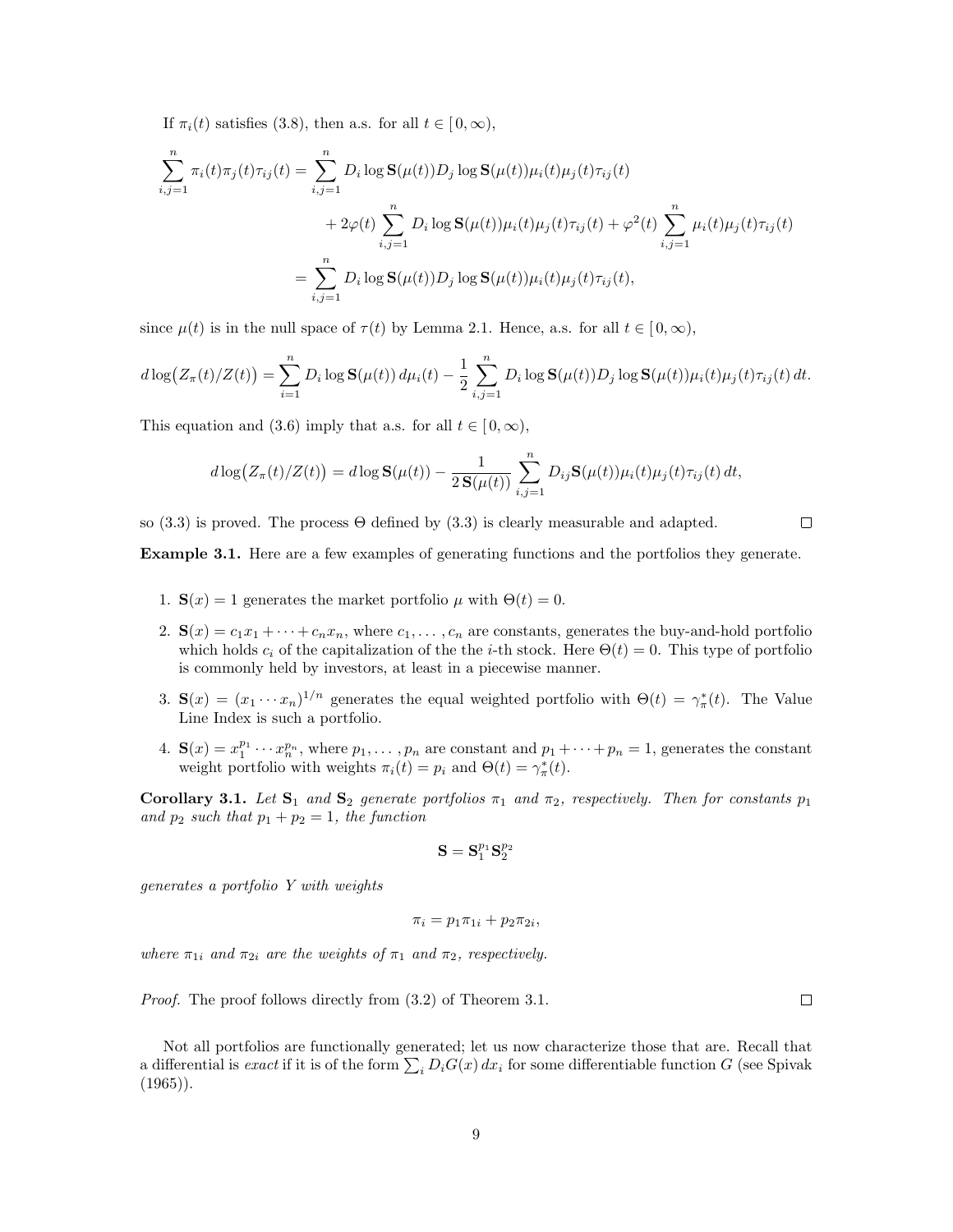**Proposition 3.2.** Let  $\pi$  be a portfolio. Then  $\pi$  is functionally generated if and only if there exist continuously differentiable real-valued functions  $F, f_1, \ldots, f_n$  defined in a neighborhood of  $\Delta^n$  such that  $\pi_i(t) = f_i(\mu(t))$  for all  $t \in [0, \infty)$ , a.s., for  $i = 1, ..., n$ , and

$$
\sum_{i=1}^{n} \left( \frac{f_i(x)}{x_i} + F(x) \right) dx_i \tag{3.9}
$$

is an exact differential.

*Proof.* Suppose that  $\pi_i(t) = f_i(\mu(t))$  for  $i = 1, ..., n$ , and the differential in (3.9) is exact. Then there is a function  $G$  such that

$$
D_i G(x) = \frac{f_i(x)}{x_i} + F(x),
$$

for  $i = 1, \ldots, n$ . Hence, Itô's lemma implies that, a.s., for all  $t \in [0, \infty)$ ,

$$
dG(\mu(t)) = \sum_{i=1}^{n} \left( \frac{f_i(\mu(t))}{\mu_i(t)} + F(\mu(t)) \right) d\mu_i(t) + \frac{1}{2} \sum_{i,j=1}^{n} D_{ij} G(\mu(t)) \mu_i(t) \mu_j(t) \tau_{ij}(t) dt
$$
  

$$
= \sum_{i=1}^{n} \pi_i(t) \frac{d\mu_i(t)}{\mu_i(t)} + \frac{1}{2} \sum_{i,j=1}^{n} D_{ij} G(\mu(t)) \mu_i(t) \mu_j(t) \tau_{ij}(t) dt,
$$
 (3.10)

since  $\sum_i d\mu_i(t) = 0$ . By (3.10) and (3.7), it follows that a.s., for all  $t \in [0, \infty)$ ,

$$
dG(\mu(t)) = d \log \left( Z_{\pi}(t) / Z(t) \right) + \frac{1}{2} \sum_{i,j=1}^{n} \left( \pi_i(t) \pi_j(t) \tau_{ij}(t) + D_{ij} G(\mu(t)) \mu_i(t) \mu_j(t) \tau_{ij}(t) \right) dt.
$$

Hence, the function  $\mathbf{S} = e^G$  generates  $\pi$ .

Now suppose that  $\pi$  has a generating function S defined in a neighborhood U of  $\Delta^n$ . For  $x \in U$ , define

$$
f_i(x) = \left(D_i \log \mathbf{S}(x) + 1 - \sum_{j=1}^n x_j D_j \log \mathbf{S}(x)\right) x_i,
$$

for  $i = 1, \ldots, n$ , and let

$$
F(x) = -1 + \sum_{j=1}^{n} x_j D_j \log S(x).
$$

By Theorem 3.1 the weights  $\pi_i$  satisfy  $\pi_i(t) = f_i(\mu(t))$ , for  $i = 1, ..., n$ , for all  $t \in [0, \infty)$ , a.s. Then for  $x \in U$ , the differential

$$
\sum_{i=1}^{n} \left( \frac{f_i(x)}{x_i} + F(x) \right) dx_i = \sum_{i=1}^{n} D_i \log \mathbf{S}(x) dx_i
$$

$$
= d \log \mathbf{S}(x)
$$

is exact, so the proposition is proved.

**Example 3.2.** Here is an example of a portfolio  $\pi$  whose weights depend differentiably on the market portfolio weights, but is not functionally generated. For  $x \in \mathbb{R}^n$ , let

$$
f_1(x) = x_1,
$$
  
\n $f_2(x) = x_2 + \cdots + x_n,$   
\n $f_i(x) = 0,$  for  $i = 3, \ldots, n,$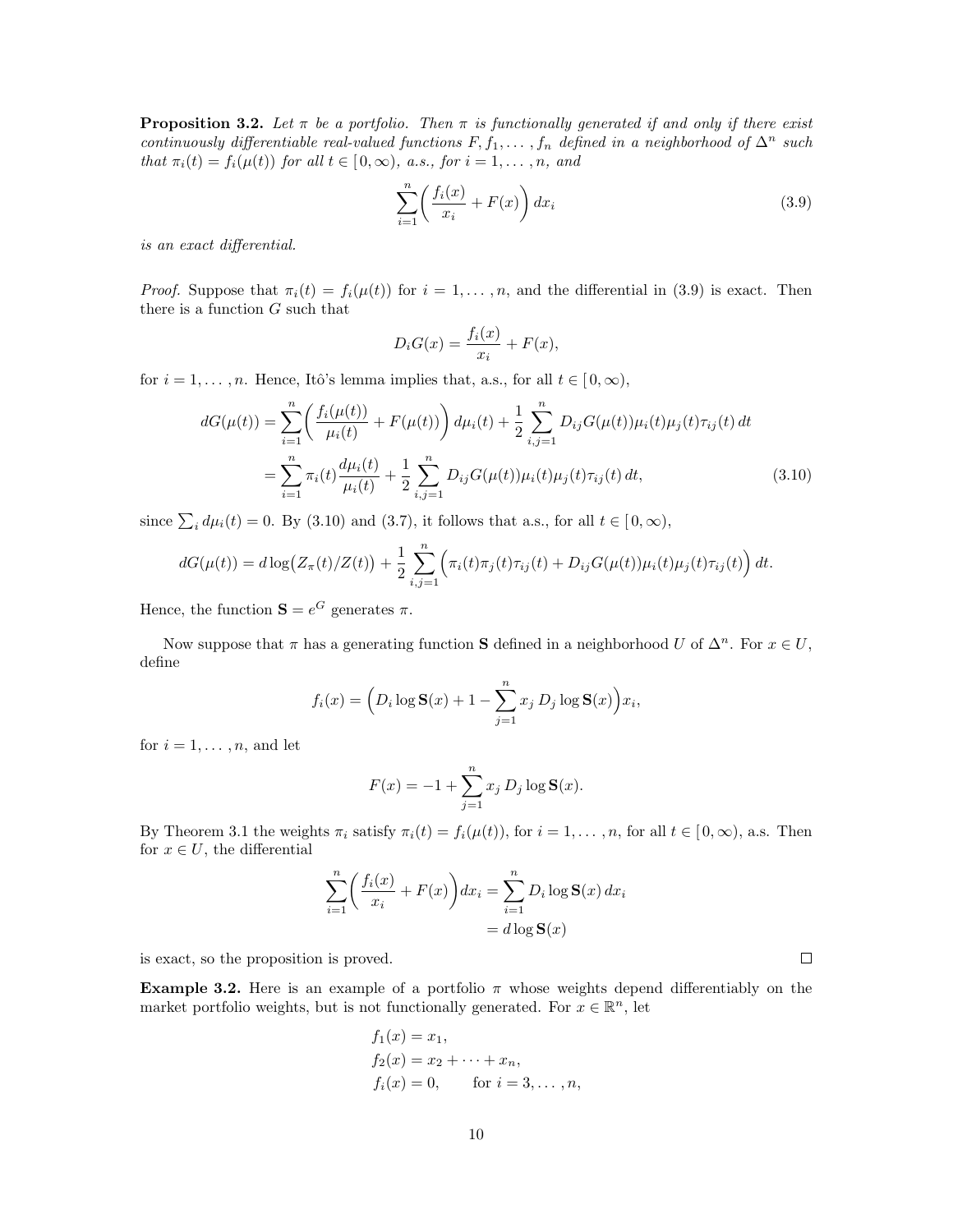and let  $\pi$  be the portfolio defined by  $\pi_i(t) = f_i(\mu(t))$ , for  $i = 1, \ldots, n$ . It can be shown (see Spivak (1965)) that if the differential in  $(3.9)$  is exact, then for all i and j,

$$
D_j\bigg(\frac{f_i(x)}{x_i} + F(x)\bigg) = D_i\bigg(\frac{f_j(x)}{x_j} + F(x)\bigg).
$$

No function F will satisfy these equations for all i and j, so  $\pi$  has no generating function.

It would seem reasonable that only the values of a generating function on  $\Delta^n$  should affect the portfolio it generates. To prove this, we first need a couple of lemmas.

**Lemma 3.1.** Let  $f_1, \ldots, f_n$  be continuous real-valued functions on  $\Delta^n$  and g be a continuous realvalued function on  $\Delta^n \times [0,\infty)$ . If

$$
\sum_{i=1}^{n} f_i(\mu(t)) d\mu_i(t) = g(\mu(t), t) dt, \quad t \in [0, \infty), \quad \text{a.s.},
$$

then for  $x \in \Delta^n$ ,  $f_i(x) = f_i(x)$  for all i and j, and  $g = 0$ .

*Proof.* For  $t \in [0, \infty)$ , let

$$
Y(t) = \int_0^t \sum_{i=1}^n f_i(\mu(s)) d\mu_i(s).
$$

Then Y is a semimartingale with

$$
d\langle Y \rangle_t = \sum_{i,j=1}^n f_i(\mu(t)) f_j(\mu(t)) \mu_i(t) \mu_j(t) \tau_{ij}(t) dt, \quad t \in [0, \infty), \quad \text{a.s.},
$$

by (3.5) (see Karatzas and Shreve (1991)). By hypothesis

$$
Y(t) = \int_0^t g(\mu(s), s) \, ds,
$$

so the martingale part of Y in the decomposition (2.1) is null. Therefore,  $\langle Y \rangle_t = 0$ , so

$$
\sum_{i,j=1}^n f_i(\mu(t)) f_j(\mu(t)) \mu_i(t) \mu_j(t) \tau_{ij}(t) = 0, \quad t \in [0, \infty), \quad \text{a.s.},
$$

and  $(f_1(\mu(t))\mu_1(t),\ldots,f_n(\mu(t))\mu_n(t))$  is in the null space of  $\tau(t)$ . By Lemma 2.1 the null space of  $\tau(t)$  is spanned by  $(\mu_1(t), \ldots, \mu_n(t))$ , so

$$
f_1(\mu(t)) = f_2(\mu(t)) = \cdots = f_n(\mu(t)).
$$

Hence, a.s., for all  $t \in [0, \infty)$ ,

$$
\sum_{i=1}^{n} f_i(\mu(t)) d\mu_i(t) = f_1(\mu(t)) \sum_{i=1}^{n} d\mu_i(t)
$$

$$
= 0,
$$

since  $\sum_{i=1}^{n} d\mu_i(t) = 0$ , and therefore  $g(\mu(t), t) = 0$ .

**Lemma 3.2.** Let  $f$  be a continuously differentiable real-valued function defined in a neighborhood U of  $\Delta^n$ . Then f is constant on  $\Delta^n$  if and only if for all  $x \in \Delta^n$ ,  $D_i f(x) = D_j f(x)$  for all i and j.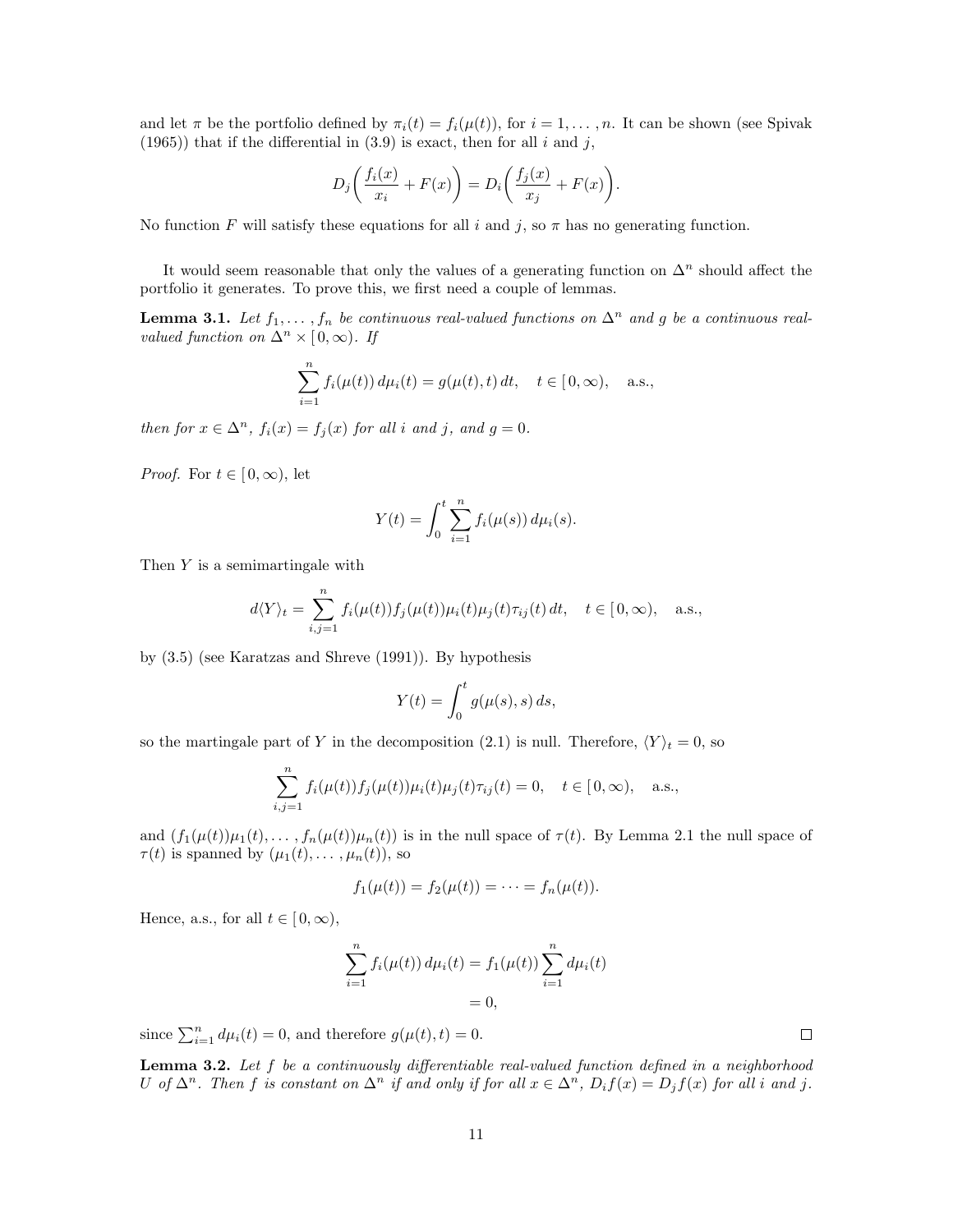*Proof.* Parameterize  $\Delta^n$  by positive real numbers  $t_1, \ldots, t_{n-1}$  with  $t_1 + \cdots + t_{n-1} < 1$  such that  $x_i = t_i$  for  $i = 1, ..., n - 1$  and  $x_n = 1 - t_1 - ... - t_{n-1}$ . Then for  $i = 1, ..., n - 1$ ,

$$
\frac{\partial f(x)}{\partial t_i} = D_i f(x) - D_n f(x)
$$

for all  $x \in \Delta^n$ . If f is constant on  $\Delta^n$  then all its partial derivatives with respect to the parameters  $t_i$  will be zero, which implies that  $D_i f(x) = D_{i} f(x)$  for all i. Likewise if  $D_i f(x) = D_i f(x)$  for all i and j, then the partial derivatives with respect to all the  $t_i$  will be zero, so f will be constant on  $\Delta^n$ .  $\Box$ 

**Proposition 3.3.** Let  $S_1$  and  $S_2$  be positive  $C^2$  functions defined in an open neighborhood of  $\Delta^n$ . Then  $S_1$  and  $S_2$  generate the same portfolio if and only if  $S_1/S_2$  is constant on  $\Delta^n$ .

*Proof.* Suppose  $S_1$  and  $S_2$  are defined on the open neighborhood U of  $\Delta^n$ , and that  $S_1/S_2$  is constant on  $\Delta^n$ . Define the function f for  $x \in U$  by

$$
f(x) = \log \mathbf{S}_1(x) - \log \mathbf{S}_2(x).
$$

Then f is constant on  $\Delta^n$ , so Lemma 3.2 implies that  $D_i f(x) = D_j f(x)$  for all i and j, for all  $x \in \Delta^n$ . Therefore,

$$
D_i \log \mathbf{S}_1(\mu(t)) - D_j \log \mathbf{S}_1(\mu(t)) = D_i \log \mathbf{S}_2(\mu(t)) - D_j \log \mathbf{S}_2(\mu(t)),
$$

for all i and j. Hence, the difference  $D_i \log S_1(\mu(t)) - D_i \log S_2(\mu(t))$  is the same for all i, and (3.2) of Theorem 3.1 implies that the weights generated by  $S_1$  and  $S_2$  will be the same. It follows that  $S_1$  and  $S_2$  generate the same portfolio.

Now suppose that  $S_1$  and  $S_2$  generate the same portfolio. By Itô's Lemma, a.s., for all  $t \in [0, \infty)$ ,

$$
d \log(\mathbf{S}_1(\mu(t))/\mathbf{S}_2(\mu(t))) = \sum_{i=1}^n D_i \log(\mathbf{S}_1(\mu(t))/\mathbf{S}_2(\mu(t))) d\mu_i(t) + \frac{1}{2} \sum_{i,j=1}^n D_{ij} \log(\mathbf{S}_1(\mu(t))/\mathbf{S}_2(\mu(t))) \mu_i(t) \mu_j(t) \tau_{ij}(t) dt.
$$

Since the values of the portfolios generated by  $S_1$  and  $S_2$  will be equal, (3.1) implies that

$$
d \log(\mathbf{S}_1(\mu(t))/\mathbf{S}_2(\mu(t))) = (\Theta_1(t) - \Theta_2(t)) dt, \quad t \in [0, \infty), \quad \text{a.s.},
$$

so, a.s., for all  $t \in [0, \infty)$ ,

$$
\sum_{i=1}^{n} D_i \log (\mathbf{S}_1(\mu(t))/\mathbf{S}_2(\mu(t))) d\mu_i(t)
$$
  
=  $(\Theta_1(t) - \Theta_2(t) - \frac{1}{2} \sum_{i,j=1}^{n} D_{ij} \log (\mathbf{S}_1(\mu(t))/\mathbf{S}_2(\mu(t))) \mu_i(t) \mu_j(t) \tau_{ij}(t)) dt.$ 

Then Lemma 3.1 implies that for all  $x \in \Delta^n$ ,

$$
D_i \log(\mathbf{S}_1(x)/\mathbf{S}_2(x)) = D_j \log(\mathbf{S}_1(x)/\mathbf{S}_2(x)),
$$

for all *i* and *j*. It follows by Lemma 3.2 that  $\log(S_1(x)/S_2(x))$ ) is constant for  $x \in \Delta^n$ .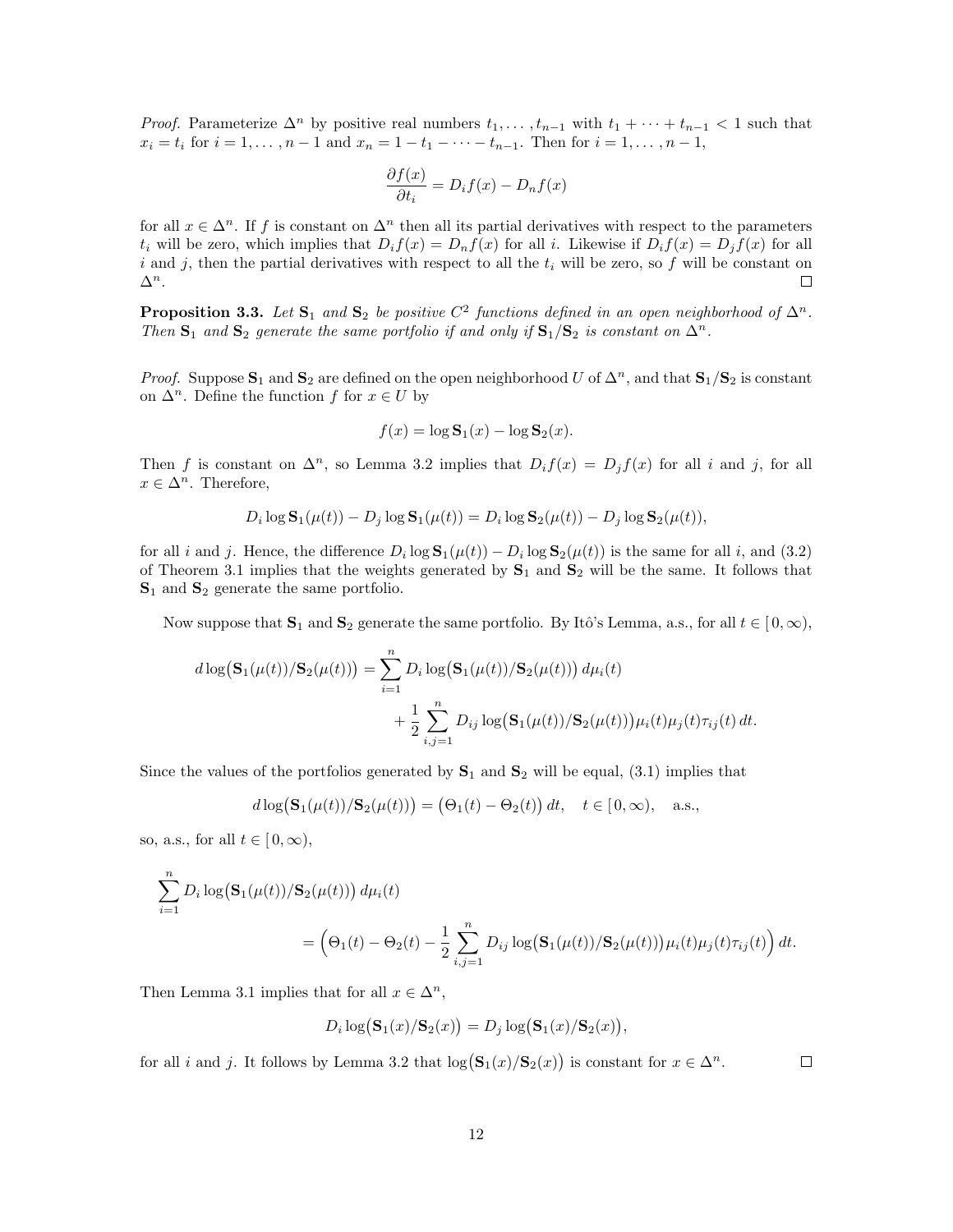This proposition implies that we could have defined generating functions on  $\Delta^n$  rather than in a neighborhood. The difficulty is that on  $\Delta^n$  there is no linear coordinate system which treats all the *n* stocks in the same manner.

For use in the next section, we need to establish conditions under which a generating function will have a positive drift process.

**Proposition 3.4.** Let **S** be a generating function such that for all  $x \in \Delta^n$ , the matrix  $(D_{ij}S(x))$ ¢ has at most one positive eigenvalue, and if there is a positive eigenvalue it corresponds to an eigenvector perpendicular to  $\Delta^n$ . Let  $\pi$  be the portfolio generated by S. Then  $\pi_i(t) \geq 0$ , for  $i = 1, \ldots, n$ , and perpenaicular to  $\Delta^{\infty}$ . Let  $\pi$  be the portfolio generated by S. Then  $\pi_i(t) \geq 0$ , for  $i = 1, \ldots, n$ , and  $\Theta(t) \geq 0$  for all  $t \in [0, \infty)$ , a.s. If for all  $x \in \Delta^n$ ,  $\text{rank}(D_{ij}S(x)) > 1$ , then  $\Theta(t) > 0$  for all  $t \in [0,\infty)$ , a.s.

Proof. Suppose that S is a generating function which satisfies the hypothesis of the proposition. For any  $t \in [0, \infty)$ , define  $x(u) \in \Delta^n$  by

$$
x(u) = uv_k + (1 - u)\mu(t)
$$

for  $0 \le u < 1$ , where  $v_k = (0, \ldots, 1, \ldots, 0)$  with 1 in the k-th position and 0 elsewhere. Let

$$
f(u) = \mathbf{S}(x(u)),
$$

so

$$
f'(u) = D_k \mathbf{S}(x(u)) - \sum_{i=1}^n \mu_i(t) D_i \mathbf{S}(x(u)),
$$
\n(3.11)

and

$$
f''(u) = (v_k - \mu(t)) (D_{ij} \mathbf{S}(x(u)))(v_k - \mu(t))^T
$$
  
  $\leq 0,$ 

since  $v_k - \mu(t)$  is parallel to  $\Delta^n$  and hence is composed of eigenvectors of  $(D_{ij}S(x(u)))$  which have non-positive eigenvalues. The usual convexity arguments imply that

$$
f(u) \le f(0) + uf'(0), \qquad 0 \le u < 1,
$$

so,

$$
0 < f(0) + uf'(0), \qquad 0 \le u < 1.
$$

It follows from this and (3.11) that

$$
0 \leq \mathbf{S}(\mu(t)) + D_k \mathbf{S}(\mu(t)) - \sum_{i=1}^n \mu_i(t) D_i \mathbf{S}(\mu(t)).
$$

Hence, by (3.2) of Theorem 3.1,  $\pi_k(t) \geq 0$ ,  $k = 1, \ldots, n$ , for all  $t \in [0, \infty)$ , a.s.

For any  $t \in [0, \infty)$ , let  $\lambda_1, \ldots, \lambda_n$  be the eigenvalues of  $(D_{ij} \mathbf{S}(\mu(t)))$ . Let  $e_k = (e_{k1}, \ldots, e_{kn})$  be a normalized eigenvector corresponding to the eigenvalue  $\lambda_k$ , for  $k = 1, \ldots, n$ . For any  $x, y \in \mathbb{R}^n$ ,

$$
x(D_{ij}\mathbf{S}(\mu(t)))y^T = \sum_{k=1}^n \lambda_k x e_k^T e_k y^T
$$
  
= 
$$
\sum_{k=1}^n \lambda_k \sum_{i,j=1}^n x_i y_j e_{ki} e_{kj}.
$$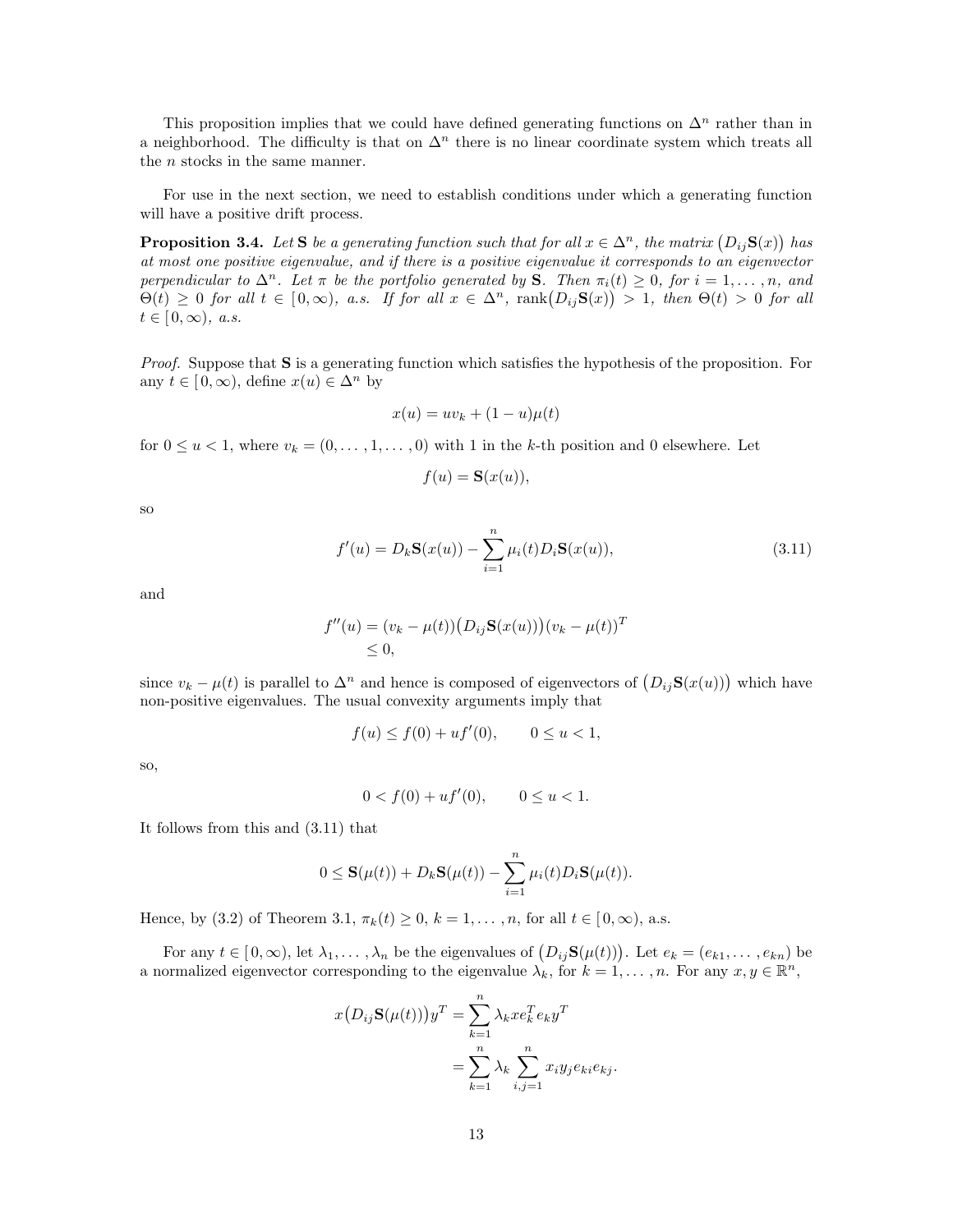It follows that

$$
\sum_{i,j=1}^{n} D_{ij} \mathbf{S}(\mu(t)) \mu_i(t) \mu_j(t) \tau_{ij}(t) = \sum_{k=1}^{n} \lambda_k \sum_{i,j=1}^{n} \mu_i(t) \mu_j(t) e_{ki} e_{kj} \tau_{ij}(t).
$$
 (3.12)

If one of the  $\lambda_i$  is positive, we can assume without loss of generality that it is  $\lambda_1$  with  $e_1$  =  $\pm(n^{-1/2},\ldots,n^{-1/2})$ . If  $(\tau_{ij}(t))$  is positive semi-definite with null space generated by  $\mu(t)$ , as in Lemma 2.1, then

$$
\sum_{i,j=1}^{n} \mu_i(t)\mu_j(t)e_{ki}e_{kj}\tau_{ij}(t) \ge 0
$$
\n(3.13)

for  $k = 1, \ldots, n$ , and

$$
\sum_{i,j=1}^{n} \mu_i(t)\mu_j(t)e_{1i}e_{1j}\tau_{ij}(t) = 0
$$

if  $e_1 = \pm (n^{-1/2}, \dots, n^{-1/2})$ . Hence, by Lemma 2.1 and (3.12),

$$
\sum_{i,j=1}^{n} D_{ij} \mathbf{S}(\mu(t)) \mu_i(t) \mu_j(t) \tau_{ij}(t) \le 0, \quad t \in [0, \infty) \quad \text{a.s.}
$$

By (3.3) of Theorem 3.1,  $\Theta(t) \geq 0$ , for all  $t \in [0, \infty)$ , a.s.

If for all  $x \in \Delta^n$ , rank $(D_{ij}S(x))$ ¢  $> 1$ , then at least one of the eigenvalues  $\lambda_2, \ldots, \lambda_n$  is negative. Since the eigenvectors  $e_k$  are pairwise orthogonal, only  $e_1$  can be perpendicular to  $\Delta^n$ , so (3.13) will be positive for at least one  $k \geq 2$ . Therefore, Lemma 2.1 and (3.12) imply that

$$
\sum_{i,j=1}^{n} D_{ij} \mathbf{S}(\mu(t)) \mu_i(t) \mu_j(t) \tau_{ij}(t) < 0, \quad t \in [0, \infty) \quad \text{a.s.}
$$

Hence,  $\Theta(t) > 0$ , for all  $t \in [0, \infty)$ , a.s.

#### 4 Portfolio dominance and measures of diversity

In this section we shall use the stochastic differential equation (3.1) to establish dominance relationships between certain functionally generated portfolios and the market portfolio. We shall show that if there are appropriate bounds on a generating function and the corresponding drift process, then such a relationship will hold. In particular, we shall show that functions which are measures of diversity will generate portfolios that dominate the market portfolio if appropriate bounds exist on the concentration of market capital. Our purpose here is not to achieve maximum generality, but rather to explore the use of generating functions for constructing dominant portfolios. Accordingly, we shall entertain a bias toward simplicity over generality.

**Definition 4.1.** Let  $\eta$  and  $\xi$  be portfolios. Then  $\eta$  strictly dominates  $\xi$  if there is a number  $t > 0$ such that

$$
P\{Z_{\eta}(t)/Z_{\eta}(0) > Z_{\xi}(t)/Z_{\xi}(0)\} = 1.
$$
\n(4.1)

 $\Box$ 

This definition is stronger than than the usual definition of "dominates" in which (4.1) is replaced by  $P\{Z_{\eta}(t)/Z_{\eta}(0)\geq Z_{\xi}(t)/Z_{\xi}(0)\}=1$  and  $P\{Z_{\eta}(t)/Z_{\eta}(0)>Z_{\xi}(t)/Z_{\xi}(0)\}>0.$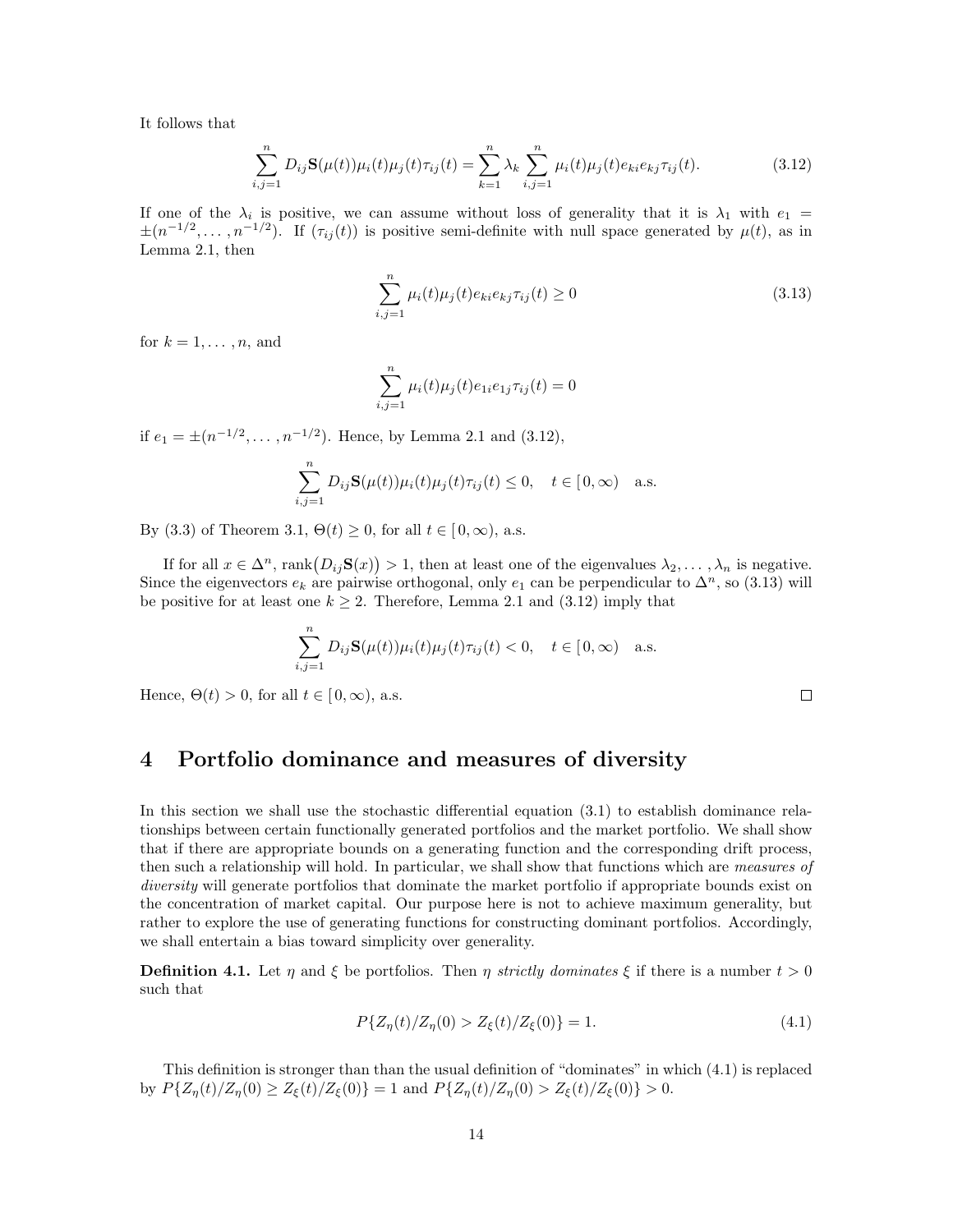**Lemma 4.1.** Let S be the generating function of the portfolio  $\pi$  with drift process  $\Theta$ , and suppose that  $c_1$  and  $c_2$  are constants. If for all  $t > 0$ ,  $S(\mu(t)) > c_1 > 0$ , a.s., and  $\Theta(t) > c_2 > 0$ , a.s., then π strictly dominates  $\mu$ . If for all  $t > 0$ ,  $\mathbf{S}(\mu(t)) < c_1$ , a.s., and  $\Theta(t) < c_2 < 0$ , a.s., then  $\mu$  strictly dominates π.

*Proof.* Suppose the set of conditions with  $c_1 > 0$  and  $c_2 > 0$  hold. It follows from (3.1) that a.s., for  $T > 0$ ,

$$
\log(Z_{\pi}(T)/Z_{\pi}(0)) - \log(Z(T)/Z(0)) > \log c_1 - \log \mathbf{S}(\mu(0)) + c_2 T.
$$

Therefore, if

$$
T > (\log \mathbf{S}(\mu(0)) - \log c_1)/c_2,
$$

then,

$$
\log(Z_{\pi}(T)/Z_{\pi}(0)) > \log(Z(T)/Z(0))
$$

almost surely. The proof for the second set of conditions is similar.

 $\Box$ 

Dominance relationships between pairs of functionally generated portfolios can similarly be established by applying Proposition 3.1 if appropriate bounds exist.

Example 4.1. Consider the function

 $S(x) = x_1^2$ .

Theorem 3.1 implies that **S** generates a portfolio  $\pi$  with weights

$$
\pi_1(t) = 2 - \mu_1(t),
$$

and

$$
\pi_i(t) = -\mu_i(t),
$$

for  $i = 2, \ldots, n$ . The drift process is

 $\Theta(t) = -\tau_{11}(t).$ 

In this case  $\mathbf{S}(\mu(t)) < 1$ , so we can apply Lemma 4.1 if we can establish a negative upper bound on H this case  $B(\mu(t))$  < 1, so we can apply Echilia 4.1 If we can establish a hegative upper bound on Θ. Lemma 2.3 shows that for all  $t > 0$ ,  $τ_{11}(t) > ε(1 - μ_1(t))^2$ , a.s., where  $ε$  is that of (2.5). Hence, if  $\mu_1(t)$  can be bounded away from 1, the market portfolio will strictly dominate  $\pi$ . This brings us to the concept of market diversity.

**Definition 4.2.** The market M is *diverse* if there exists a number  $\delta > 0$  such that for  $i = 1, \ldots, n$ ,

$$
\mu_i(t) \le 1 - \delta, \quad t \in [0, \infty), \quad \text{a.s.} \tag{4.2}
$$

This definition was given in Fernholz (1998b). The condition it imposes, (4.2), is observable and broadly consistent with the actual behavior of equity markets in industrial economies, especially if there are antitrust laws. It was shown in Fernholz (1998b) that a portfolio generated by the entropy function (see Example 4.2 below) will strictly dominate the market portfolio in a diverse market. The entropy function is the archetypal measure of diversity; here we wish to give a general definition of these measures. Recall that a real-valued function F defined on a subset of  $\mathbb{R}^n$  is symmetric if it is invariant under permutations of the variables  $x_i, i = 1, \ldots, n$ , and concave if for  $0 < p < 1$  and  $x, y \in \mathbb{R}^n$ ,  $F(px + (1-p)y) > pF(x) + (1-p)F(y)$ .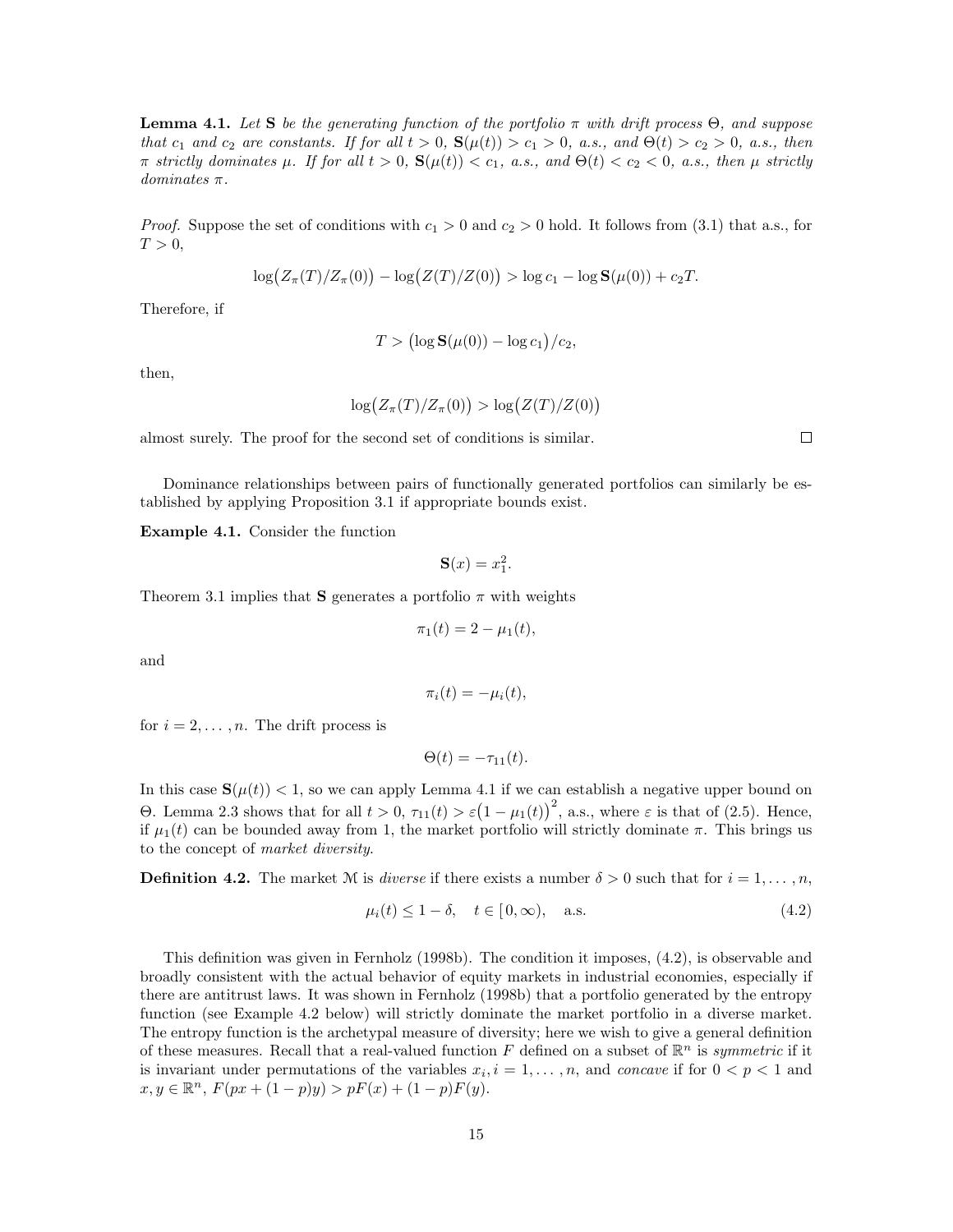**Definition 4.3.** A positive  $C^2$  function defined on an open neighborhood of  $\Delta^n$  is a measure of diversity if it is symmetric and concave.

In this definition, symmetry ensures that all stocks are treated in the same manner, and concavity implies that transferring capital from a larger company to a smaller one will increase the measure. The results of the previous section imply that measures of diversity can be used to generate portfolios.

**Proposition 4.1.** Suppose that **S** is a measure of diversity which generates a portfolio  $\pi$  with drift process  $\Theta$ . Then  $\Theta(t) \geq 0$  for all  $t \in [0,\infty)$ , a.s., and  $\mu_i(t) \geq \mu_i(t)$  implies that  $\pi_i(t)/\mu_i(t) \geq$  $\pi_i(t)/\mu_i(t)$  for all  $t \in [0,\infty)$ , a.s.

*Proof.* If **S** is a measure of diversity, then by definition it is concave and  $C^2$ . It is well known that *Froof.* If S is a measure of diversity, then by definition it is concave and C<sup>-</sup>. It is well known that for such a function, the matrix  $(D_{ij}S(x))$  is negative semi-definite. A negative semi-definite matrix has no positive eigenvalues, so Proposition 3.4 implies that  $\Theta(t) \geq 0$  for all  $t \in [0,\infty)$ , a.s.

Now suppose that  $x = (x_1, \ldots, x_n) \in \Delta^n$  with  $x_i \leq x_j$  for some  $i < j$ . Define

$$
x(u) = (x_1, \ldots, (1-u)x_i + ux_j, \ldots, ux_i + (1-u)x_j, \ldots, x_n),
$$

so  $x(0) = x$  and  $x(1)$  is x with the *i*-th and *j*-th coordinates reversed. Define  $f(u) = S(x(u))$ , so f is  $C^2$  and concave, and since **S** is symmetric,  $f(0) = f(1)$ . Now,

$$
f'(u) = (x_j - x_i)(D_i S(x(u)) - D_j S(x(u))),
$$

and the concavity of f implies that  $f'(0) \geq 0$ . Since  $x_i \leq x_j$ , it follows that  $D_i \mathbf{S}(x) \geq D_j \mathbf{S}(x)$ . Then (3.2) of Theorem 3.1 implies that for  $\mu_i(t) \geq \mu_i(t)$ ,  $\pi_i(t)/\mu_i(t) \geq \pi_i(t)/\mu_i(t)$ .  $\Box$ 

This proposition shows that the weight ratios  $\pi_i(t)/\mu_i(t)$  decrease with increasing market weight. Hence, if a stock's market weight increases, i.e., the stock goes up relative to the market, then the portfolio  $\pi$  will sell some (fractional) shares of that stock.

Although Proposition 4.1 shows that a measure of diversity will have a non-negative drift process, this is not sufficient to ensure that the portfolio it generates will dominate the market portfolio. In order to apply Lemma 4.1, the drift process must have a positive lower bound. Let us now consider some examples of measures of diversity, and determine in which cases such a bound exists.

**Example 4.2.** The *entropy* function,

$$
\mathbf{S}(x) = -\sum_{i=1}^{n} x_i \log x_i,
$$

was studied in Fernholz (1998b). The weights of the portfolio it generates are

$$
\pi_i(t) = -\frac{\mu_i(t) \log \mu_i(t)}{\mathbf{S}(\mu(t))},
$$

and the drift process is

$$
\Theta(t) = \frac{\gamma^*(t)}{\mathbf{S}(\mu(t))}.
$$

Lemma 2.4 implies that in a diverse market  $\gamma^*(t)$ , and hence,  $\Theta(t)$ , has a positive lower bound. It is not difficult to show that the same is true for  $S(\mu(t))$ , so Lemma 4.1 can be applied.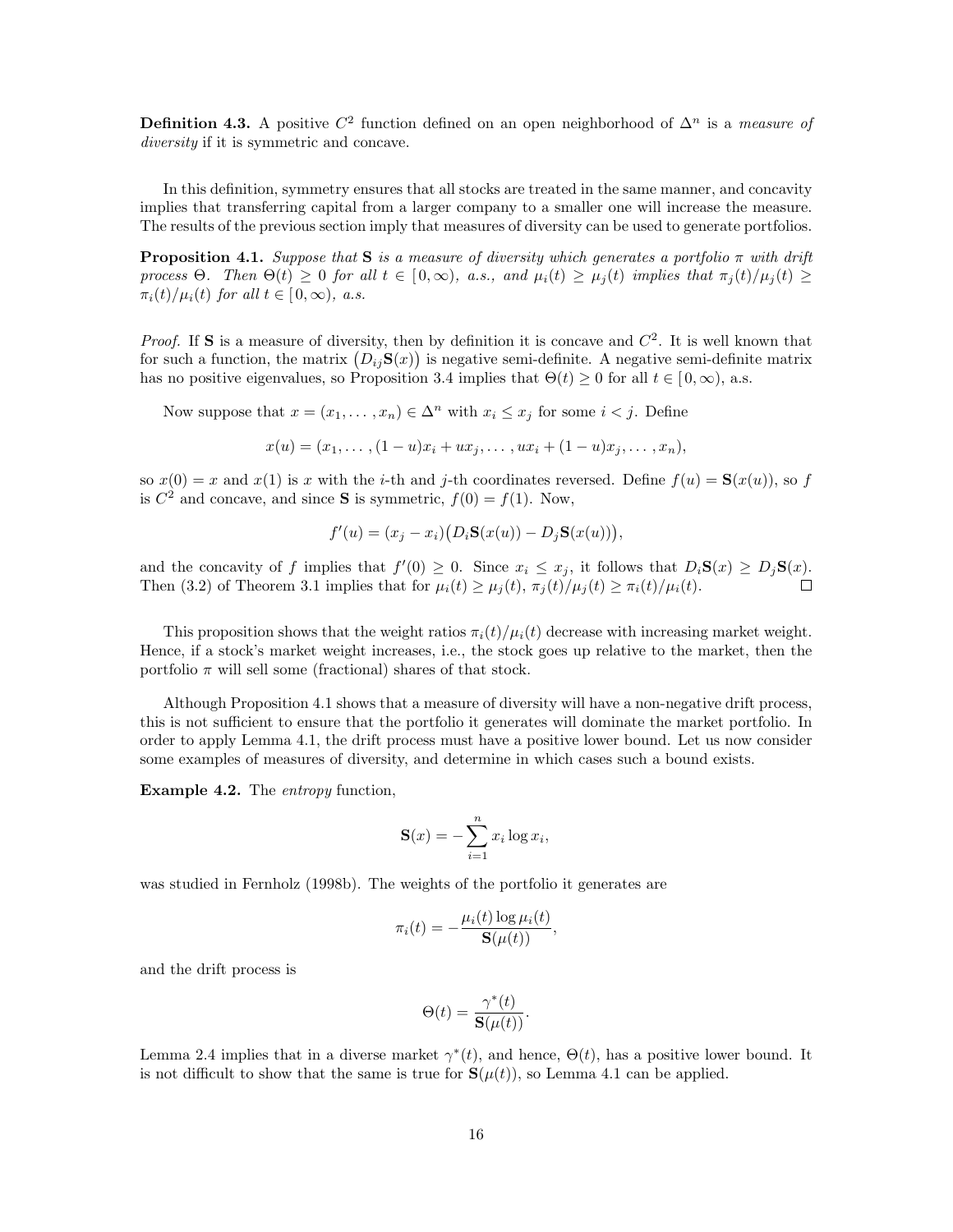Example 4.3. The geometric mean in Example 3.1 is a measure of diversity which generates a portfolio with all weights equal to  $n^{-1}$  and drift process  $\Theta(t) = \gamma_{\pi}^*(t)$ . The value of the geometric mean of the  $\mu_i(t)$  will be bounded away from zero only if each individual  $\mu_i(t)$  is so bounded. This condition is quite restrictive, and does not necessarily hold even in a diverse market.

**Example 4.4.** For  $0 < p < 1$ , let

$$
\mathbf{D}_p(x) = \left(\sum_{i=1}^n x_i^p\right)^{1/p}.
$$

This is a measure of diversity, and has in fact been used to construct an institutional equity investment product (see Fernholz, Garvy, and Hannon (1998)). The portfolio generated by  $\mathbf{D}_p$  has weights

$$
\pi_i(t) = \frac{\mu_i^p(t)}{\left(\mathbf{D}_p(\mu(t))\right)^p}.
$$

The drift process, which is positive, is

$$
\Theta(t) = (1 - p)\gamma_{\pi}^*(t).
$$

Here  $\mathbf{D}_p(\mu(t)) > 1$ . Moreover, Proposition 4.1 implies that  $\pi_{\max}(t) \leq \mu_{\max}(t)$ , so if the market is diverse, Lemma 2.4 implies that  $\gamma^*_{\pi}(t)$  will have a positive lower bound. Therefore, Lemma 4.1 can be applied.

Example 4.5. Let

$$
\mathbf{S}(x) = 1 - \frac{1}{2} \sum_{i=1}^{n} x_i^2.
$$

This measure of diversity was used Fernholz (1997). Here,

$$
\pi_i(t) = \left(\frac{2 - \mu_i(t)}{\mathbf{S}(\mu(t))} - 1\right) \mu_i(t),
$$

for  $i = 1, \ldots, n$ , with drift process

$$
\Theta(t) = \frac{1}{2\,\mathbf{S}(\mu(t))} \sum_{i=1}^{n} \mu_i^2(t)\tau_{ii}(t).
$$

 $\mathbf{S}(\mu(t)) > 1/2$  and in a diverse market,  $\Theta(t)$  has a positive lower bound by Lemma 2.3.

**Example 4.6.** The *Gini coefficient* is frequently used to measure diversity. It is usually defined as

$$
G(x) = \frac{1}{2} \sum_{i=1}^{n} |x_i - n^{-1}|.
$$

If we modify it to

$$
\mathbf{S}(x) = 1 - \frac{1}{2} \sum_{i=1}^{n} |x_i - n^{-1}|,
$$

this comes closer to Definition 4.3, but fails to be  $C^2$ . Nevertheless a version of Theorem 3.1 is probably valid with portfolio weights

$$
\pi_i(t) = \left(\frac{\text{sign}(n^{-1} - \mu_i(t))}{2\,\mathbf{S}(\mu(t))} + 1 - \sum_{j=1}^n \frac{\mu_j(t)\,\text{sign}(n^{-1} - \mu_j(t))}{2\,\mathbf{S}(\mu(t))}\right)\mu_i(t),
$$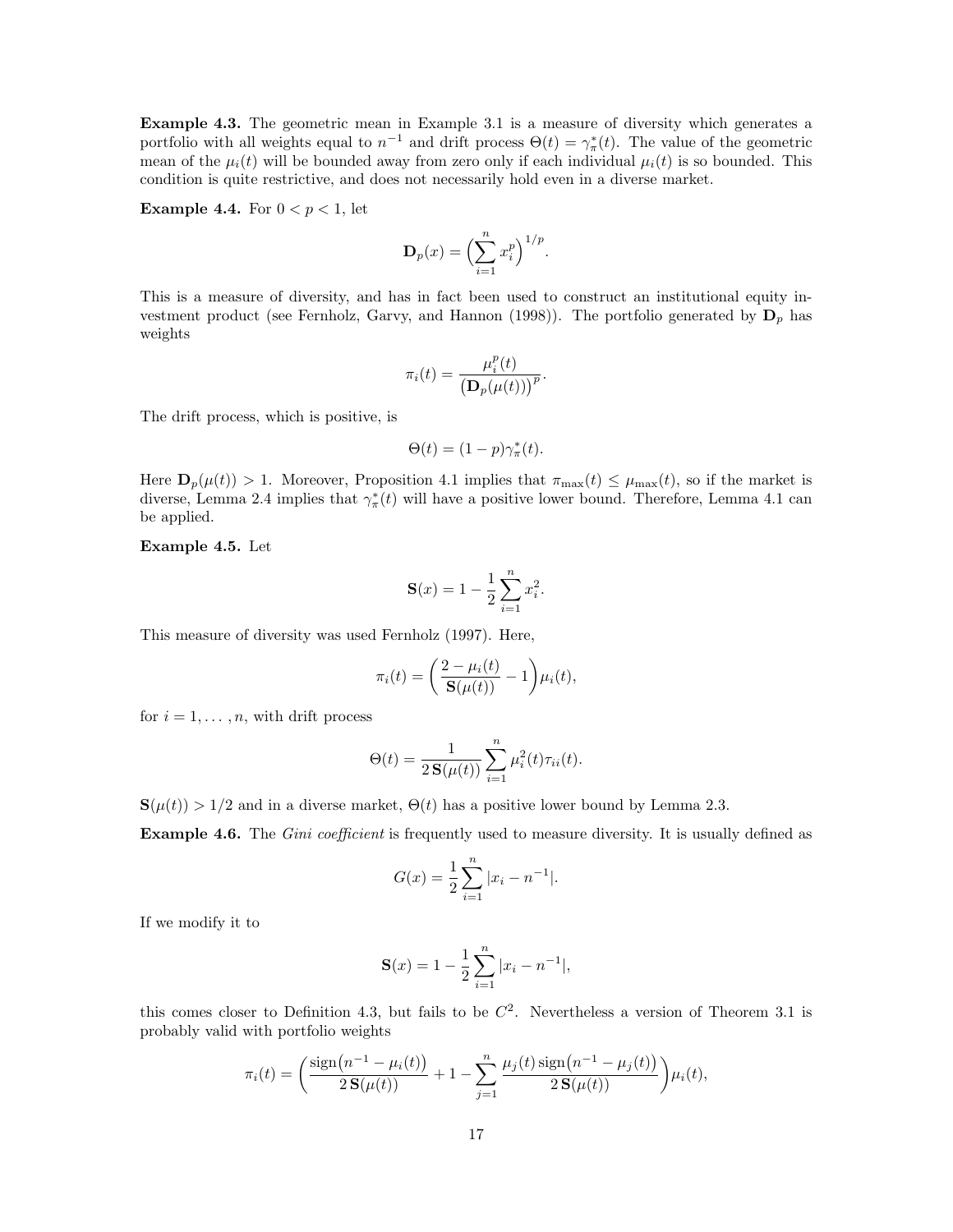and a non-negative drift process  $\Theta$  which depends on a local time measuring the time  $\mu_i(t)$  spends near  $n^{-1}$ , for  $i = 1, ..., n$ . See Karatzas and Shreve (1991), Chapter 6, for details about Brownian local time.

Rather than attempt to analyze the Gini coefficient here, we shall settle for a quadratic version of it. Let

$$
\mathbf{S}(x) = 1 - \frac{1}{2} \sum_{i=1}^{n} (x_i - n^{-1})^2.
$$

This is a measure of diversity with portfolio weights

$$
\pi_i(t) = \left(\frac{n^{-1} - \mu_i(t)}{\mathbf{S}(\mu(t))} + 1 - \sum_{j=1}^n \frac{\mu_j(t)(n^{-1} - \mu_j(t))}{\mathbf{S}(\mu(t))}\right)\mu_i(t),
$$

and positive drift process

$$
\Theta(t) = \frac{1}{2\,\mathbf{S}(\mu(t))} \sum_{i=1}^{n} \mu_i^2(t)\tau_{ii}(t).
$$

Here  $\mathbf{S}(\mu(t)) > 1/2$ , and as in the previous example, in a diverse market  $\Theta(t)$  will have a positive lower bound.

Example 4.7. The function

$$
\mathbf{S}(x) = 1 - \frac{1}{4} \sum_{i=1}^{n} (x_i - n^{-1})^4
$$

is quite similar to that of Example 4.6, and is indeed a measure of diversity. Here  $3/4 < S(\mu(t)) < 1$ , and the drift process is

$$
\Theta(t) = \frac{3}{2\,\mathbf{S}(\mu(t))}\sum_{i=1}^{n} (\mu_i(t) - n^{-1})^2 \mu_i^2(t)\tau_{ii}(t).
$$

Now suppose that the relative covariance processes  $\tau_{ii}$  are uniformly bounded, say by  $M > 0$ . Then

$$
\Theta(t) < 2M \max_{1 \le i \le n} \left( \mu_i(t) - n^{-1} \right)^2.
$$

Since there is a positive probability that all the  $\mu_i(t)$  will remain arbitrarily close to  $n^{-1}$  for an arbitrarily long time, the contribution from  $\Theta(t) dt$  in (3.1) can be minimal. If then one of the  $\mu_i(t)$ quickly increases to almost  $1 - \delta$ ,  $\mathbf{S}(\mu(t))$  will decrease and  $\pi$  will have lower return than the market over the period. Hence, even in a diverse market,  $\pi$  does not dominate  $\mu$ .

**Example 4.8.** The *Rényi entropy* is a generalization of the entropy function we considered above (see Rényi (1960)). For  $p \neq 1$  it is defined by

$$
\mathbf{S}_p(x) = \frac{1}{1-p} \log \sum_{i=1}^n x_i^p.
$$

As  $p \to 1$ ,  $\mathbf{S}_p$  tends to the usual entropy function. It can be shown that for  $p < 1$ ,  $\mathbf{S}_p$  is a measure of diversity, but for  $p > 1$ ,  $S_p$  is not concave. For  $p > 1$ , the weights of the portfolio  $S_p$  generates may be negative and the corresponding drift process may take on negative values.